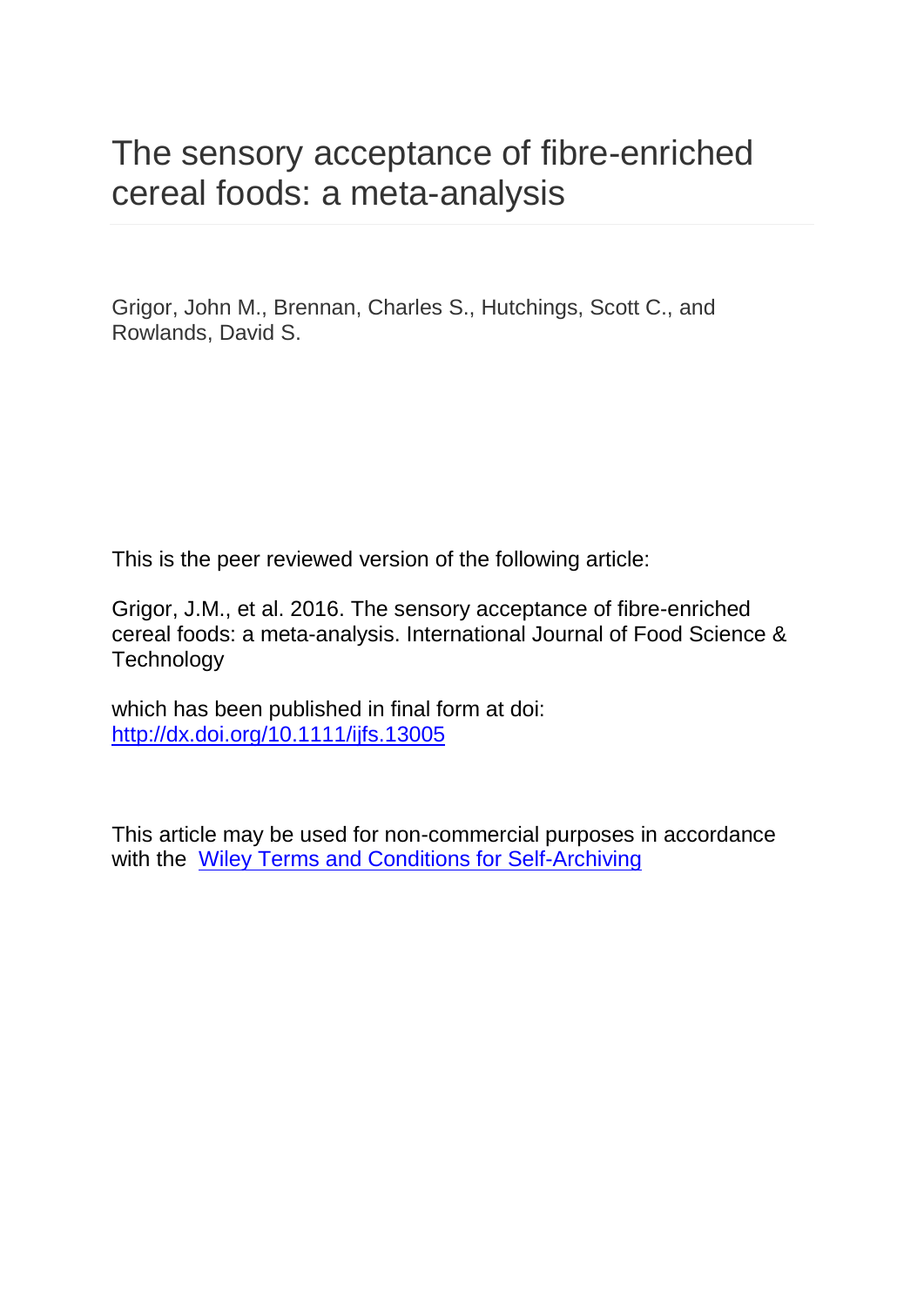# **The sensory acceptance of fibre enriched cereal foods: A meta-analysis**

J.M. Grigor $^1$ , C.S. Brennan<sup>2</sup>, S.C. Hutchings<sup>3</sup> and D.S. Rowlands<sup>4</sup>

<sup>1</sup>School of Science, Engineering and Technology, Abertay University, Dundee, Scotland

2<br>Centre of Food research and Innovation, Lincoln University, Christchurch, New Zealand

<sup>3</sup>UCD Institute of Food and Health, University College Dublin, Belfield, Dublin, Ireland

4<br>School of Sport and Exercise, Massey University, Wellington, New Zealand

Address for reprint requests and other correspondence: D. S. Rowlands, School of Sport and Exercise, Massey Univ., 63 Wallace St., Mt. Cook, Wellington 6011, New Zealand (e-mail: D.S.Rowlands@massey.ac.nz).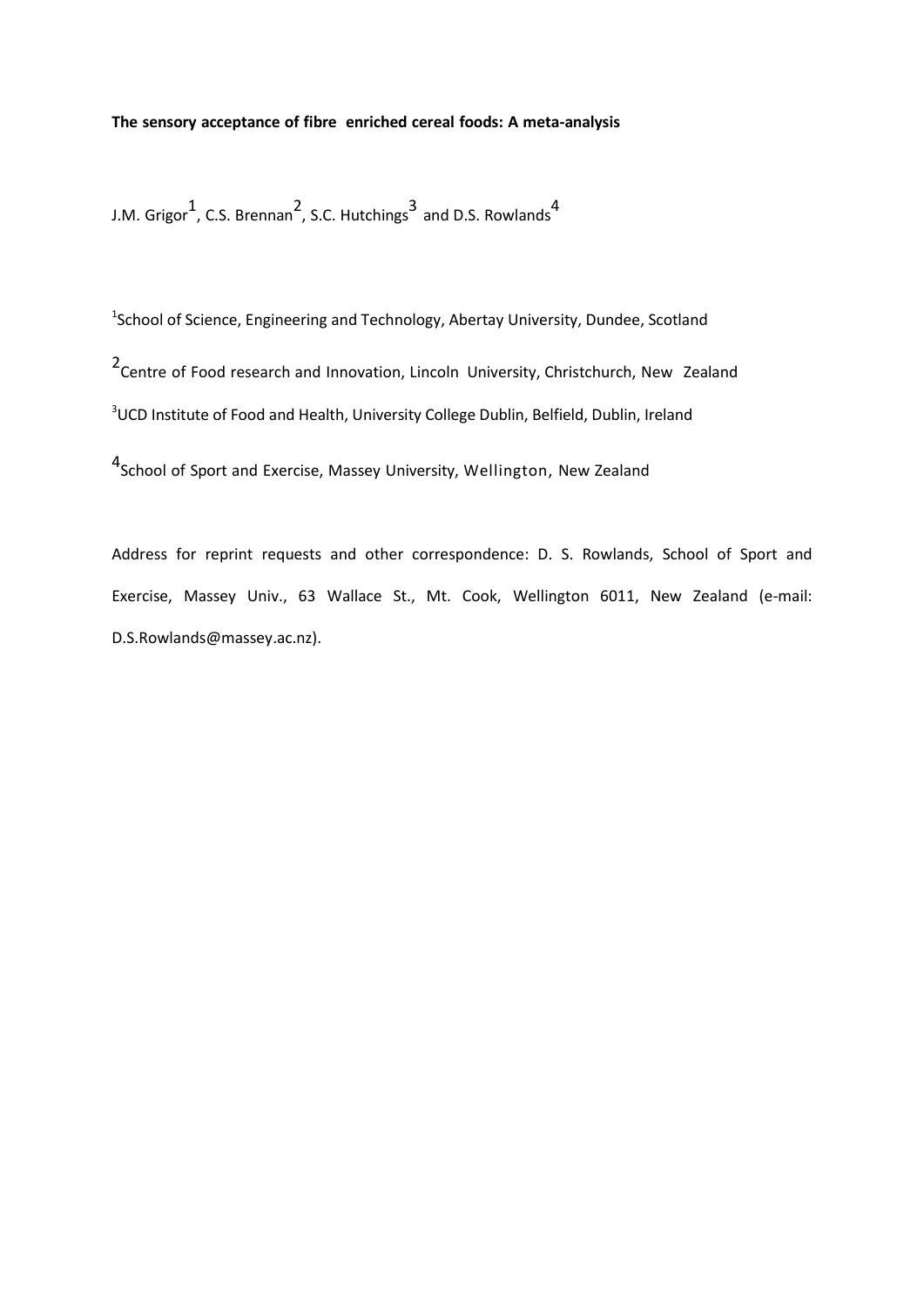## **ABSTRACT**

 Improved understanding of the sensory responses to fibre fortification may assist manufacturers and health promotion efforts. The effects of fibre fortification (or modified ingredients) on sensory acceptability of baked cereal foods (bread, cookies, muffins) were estimated by linear random effects meta-analysis of 20 eligible studies (869 panelists, 34% male). As little as 2 g/100 g fortification caused moderate-large reductions in overall acceptability, flavour acceptability, and appearance acceptability in most items, with cookies most negatively affected. Fortification of base non-fortified foods with low initial acceptability improved acceptability; however, at higher basic levels, fortification lowered acceptability. Fortification improved texture acceptability of muffins and bread with low base acceptability, but lowered texture acceptability when base acceptability was high. Flavour improvement of muffins with fortification decreased with increasing base food acceptability. Fiber fortification of baked cereal foods lowers acceptability, but food format and base- food acceptability affects the magnitude and direction of responses. Refining fiber-fortification approaches could improve consumer uptake.

**Running Head:** Fiber fortification: meta-analysis

**Key Words:** Dietary Fibre, Additives, Baking, Food/Feed Fortification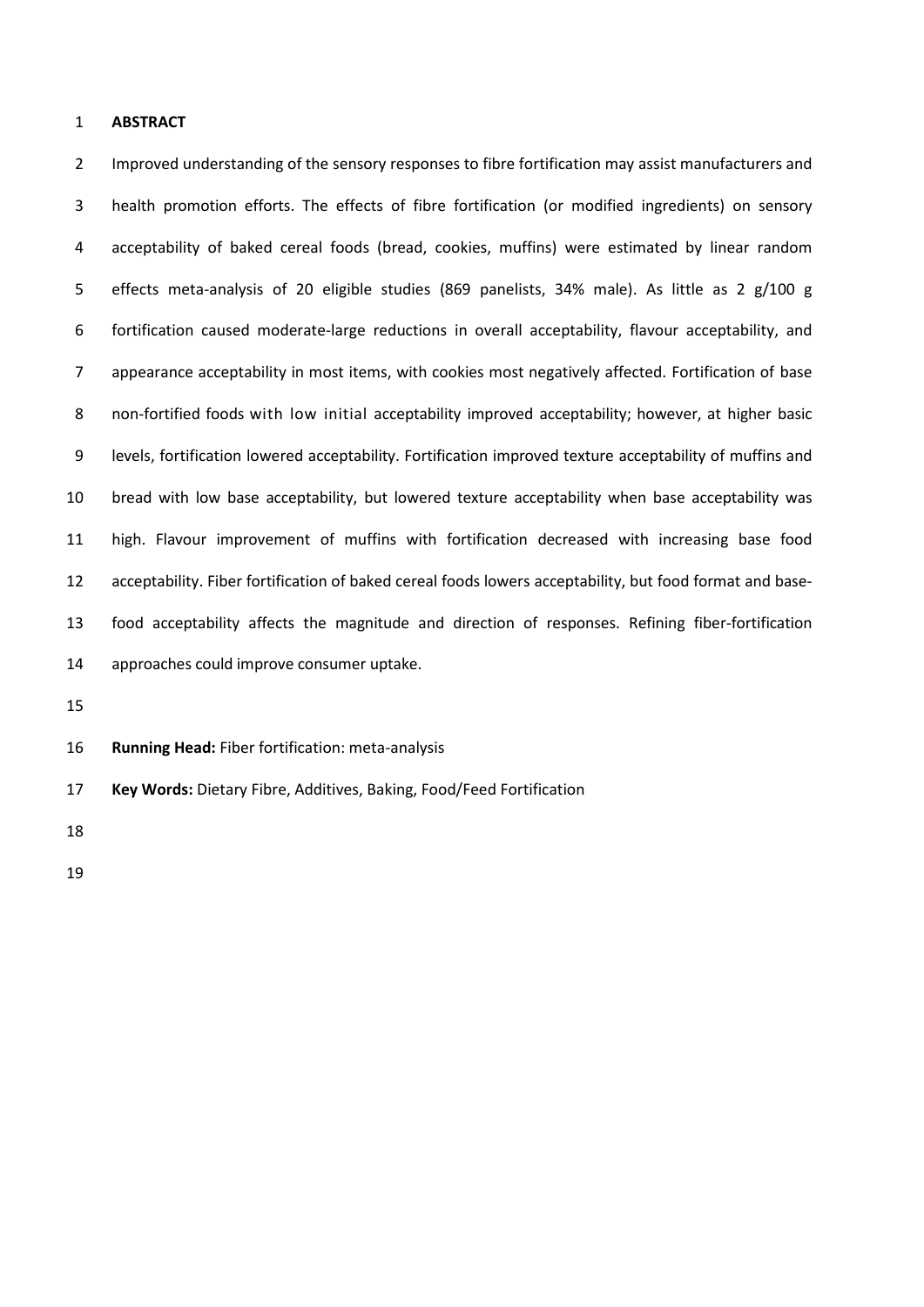**INTRODUCTION**

 Increased dietary fibre consumption is associated with a lower risk of both cardiovascular disease and coronary heart disease (Threapleton, et al., 2013), colorectal cancers (Murphy, et al., 2012) obesity and maturity onset diabetes (Papathanasopoulos, and Camilleri, 2010). An increasing number of foods have been developed to specifically deliver fibre enrichment through everyday products, such as, bread, fruit drinks, pasta, muffins, cookies and breakfast cereals. However, these new products and communication campaigns encouraging increasing dietary fibre consumption (Snyder, 2008, Slavin, 2008), from a population average has not yet reached target dietary reference values in some countries. For example, in the United Kingdom a survey spanning 2007/2008 and 2011/2012 (a four year program) has population consumption of non -starch polysaccharides at 13.7-13.9 g per day for an adult which falls noticeably short of the Dietary Reference Value (DRV) of consumption currently at 18 g per person per day (Food Standards Agency, 2014). In the USA dietary fibre has been reported as being under consumed with an average population consumption of 15 g/day (U.S. Department of Agriculture and U.S. Department of Health and Human

Services, 2010).

 Purchase, and more so repeat purchase, of food products by consumers are based on a number of psychological and physiological factors (Brunsø , Fjord, & Grunert, 2002). However, most consumer research investigates specific quality (in particular the flavour and texture of the foods) as being the most important factor in selection rather than consumer repurchasing patterns. Outcomes from consumer based surveys indicate that healthy foods are perceived to be less *tasty* by consumers (Kearney & McElhone, 1998). Furthermore, consumers are reluctant to compromise on taste quality for health benefits offered by fiber- fortified foods (Datamonitor, 2009). A consumer belief system may be emerging that there is no need for a trade-off in regards to healthy and good eating (Verbeke,2006). There is also evidence that the food market is distinctly segmented with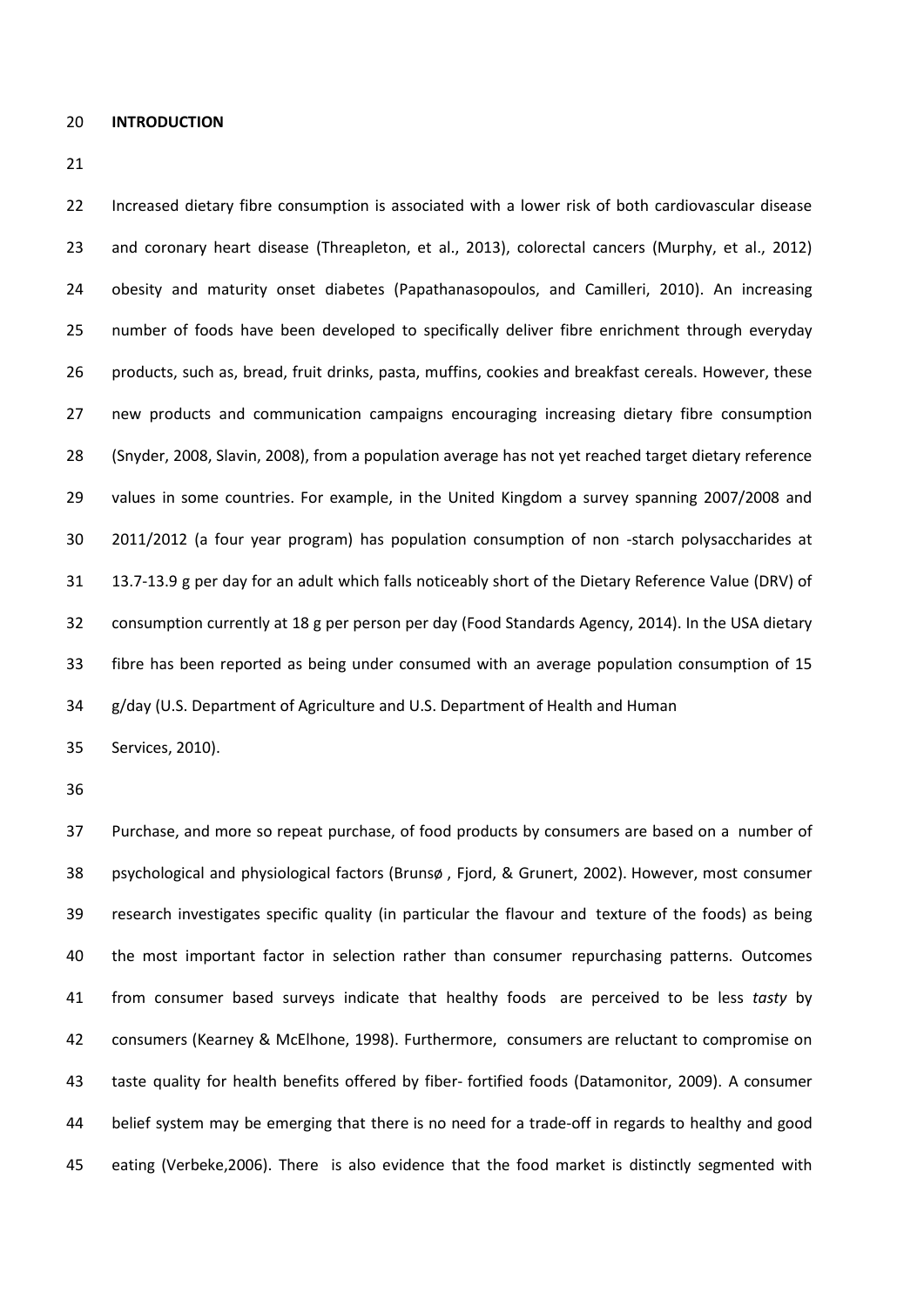regards to attitudes towards functional foods (Barker, 1995; Frewer et al. 2003) with a large segment, related to lower socio-economic status, unmotivated in making choices towards high fibre food options to promote healthy eating. Therefore, designing high fibre foods with broader appeal and driving these products from a niche market to a larger market is a priority (Datamonitor, 2009). New sources of dietary fibre may confer significant health benefits (Rodríguez et al., 2006). In particular, fibre extracts from fruits (e.g. citrus, apples, mangoes, kiwi fruits) or vegetables (asparagus, pumpkins and mushrooms to mention a few) may also cause beneficial co-extraction of bioactive compounds, such as, flavanoids and carotenoids (Bangoura *et al*., 2013; Gelinas, 2013). Therefore, how novel and traditional fibre enriched products perform on an acceptability level when fortifying staple foods, such as bread is of great importance for the overall performance of such products in the market place and requires more attention. Consumer research requires large numbers of respondents to generate a reliable forecast of market acceptability - for which one study is unlikely to achieve. In addition, to understand population consumption patterns of dietary fibre requires population based information on product type and its effect on acceptability.

 While meta-analyses are widespread and often at the top of the pyramid in translational research, to the authors knowledge this technique has not been applied to food consumer acceptability data. Therefore this study aims to: a) determine the effect of increased supplemental fibre dose on the sensory appeal of common fiber-fortified baked products by meta-analysis; b) review the effectiveness of this approach in understanding the fibre-mediated changes on sensory appeal, and c) undertake a brief critical evaluation of research quality in food-fibre research.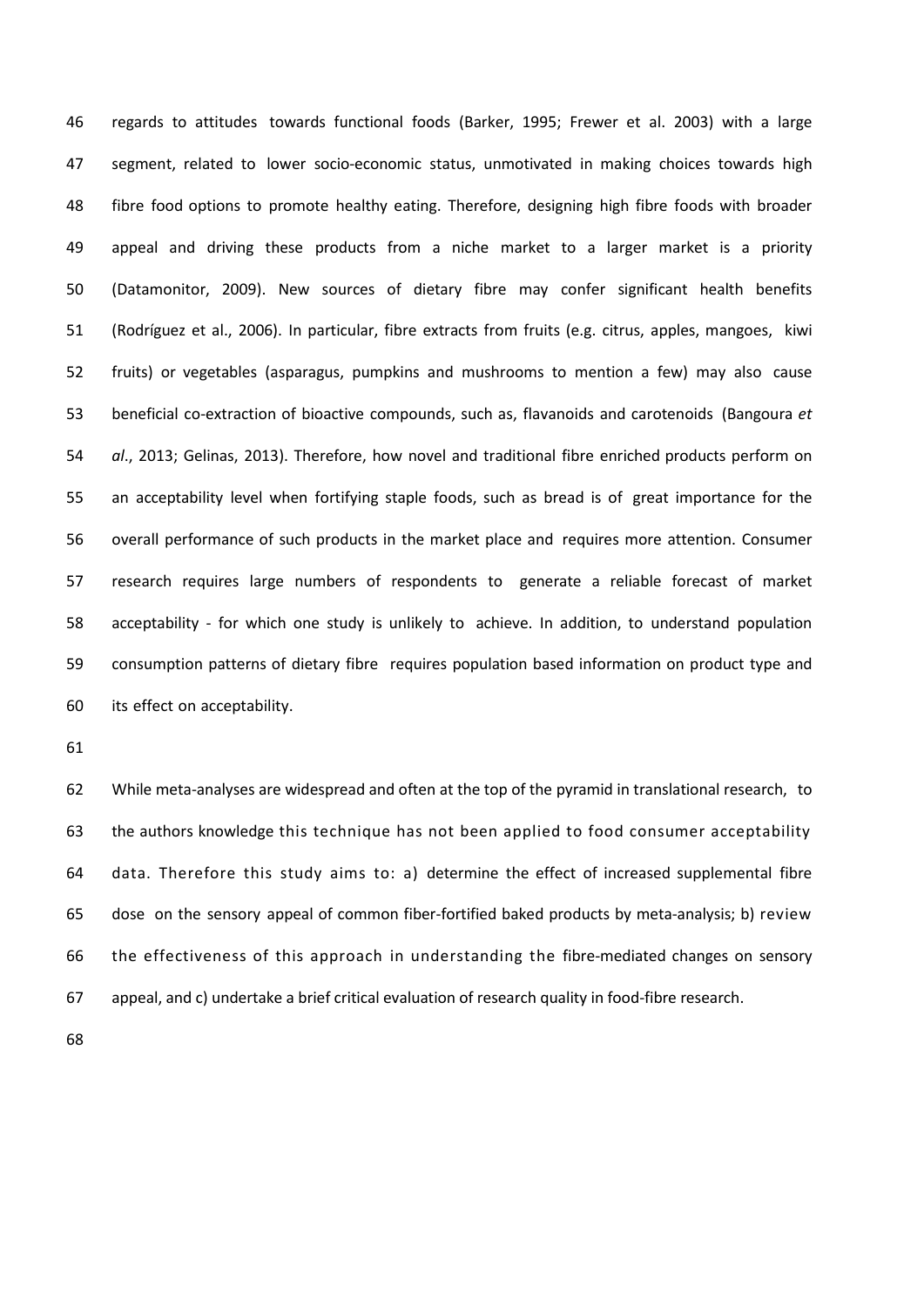### **Article classification**

 The data for this analysis was collected from original studies using the Web of Science database comprising the years 1998 to December 2013. The search strategy used the key terms dietary fibre, taste, fortification, flavour, texture, acceptability. Abstracts and title were then screened for relevance to the topic and full text articles were obtained where relevance was established. Further papers were investigated via any appropriate citations from the full text versions. Authors were contacted to request missing data that was needed to perform a meta-analysis, or for clarification. Inclusion criteria were: full papers published in peer reviewed journals in English, where the main purpose was to fortify a wheat based baked food product with a dietary fibre to enhance the healthiness of the product, and including perceptual ratings of the overall sensory acceptability of the fibre fortified food product as compared to a control (unfortified) food product. Twenty studies met the inclusion criteria (Table 1), with sixteen studies being excluded due to not enough data being generated to calculate dietary fibre content of the final product (Dhingra, & Jood, 2001; Sangnark, & Noomhorm, 2004a,b; Lieu et al., 2007, Torres et al., 2007, Haque, Shams-Ud-Din & Haque, 2002, Girma et al., 2013; Gupta et al., 2011; Maziarz et al., 2013; Acosta et al., 2011; Yadav et al., 2012; Seremesic et al., 2013; Bagheri & Seyedin, 2011; Lebesi & Tzia; 2011; Waters et al., 2012). One study was eliminated (Hall et al., 2010) as the acceptability data was generated via a home use test with data being recorded four days and eighteen days with repeated consumption rather than via laboratory or central location testing. All studies selected were randomised cross-over designs. All studies provided multiple added-fibre dose contrasts, with comparisons categorised by food type: bread, muffins, and cookies (supplementary information). The number of contrasts depending on sensory outcome ranged from 6 to 46. A total of 35 different intervention fibre form categories were experienced within the meta-analysis (fiber sources included: barley, apple, rice, lupin kernal, wheat, carob, pea, rice straw, sugar cane,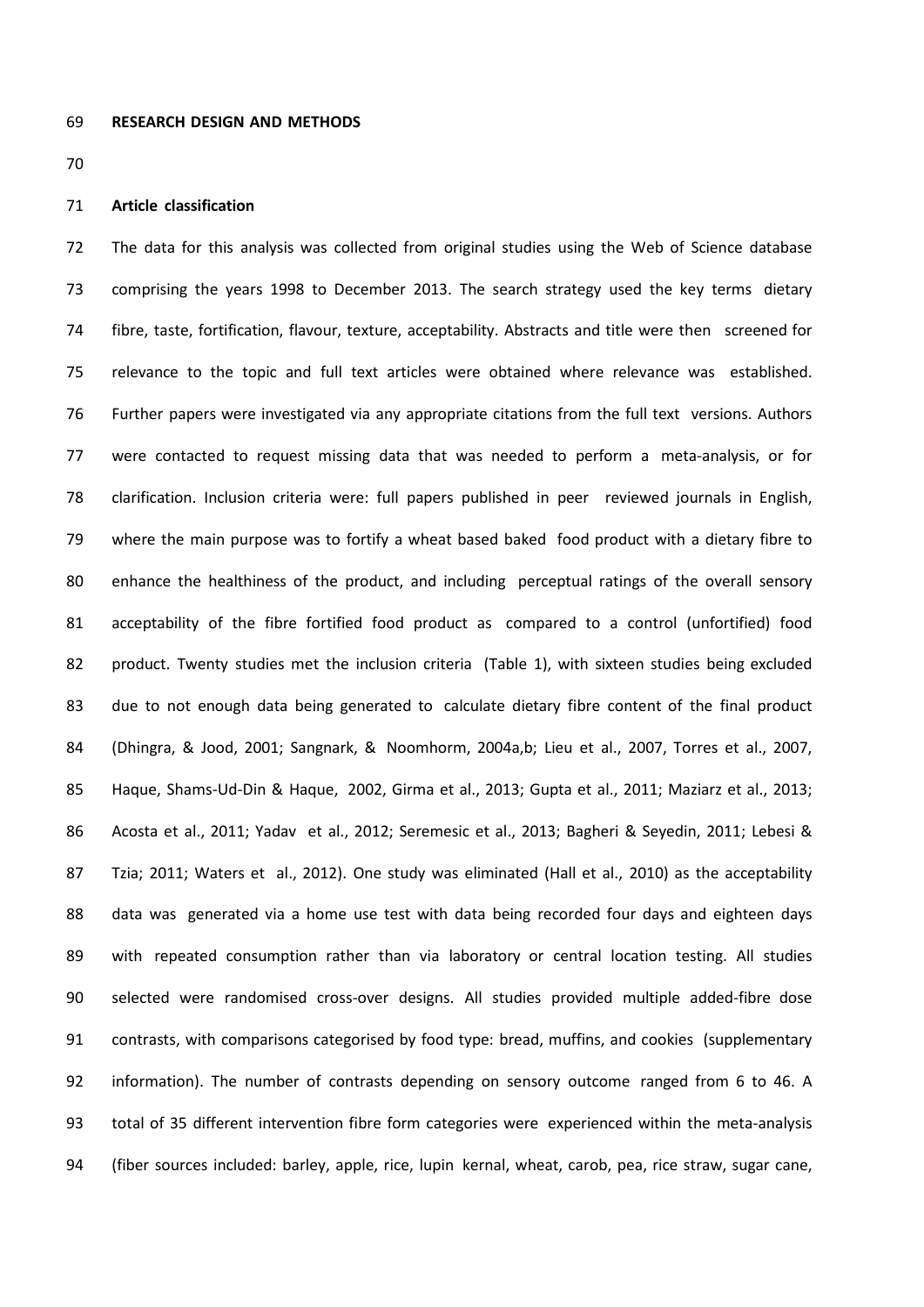lemon, sweet potato leaves, sweet potato stems, resistant starch, king palm residue, maize, oat, carboxymethyl cellulose/oligosaccharides mixes), with only one within-study fibre type contrast (Mialon et al., 2002); consequently, the impact of fibre form on outcomes was unable to be differentiated in this analysis. Additionally, cohort age and gender were reported, but there was insufficient reporting of information across studies to warrant inclusion of these two as covariates or predictors.

# **Treatment of data for meta-analysis**

 The amount of fibre fortification of the food product above the control value was normalised to g fibre per 100 g of product. The effect of fibre fortification on all sensory acceptability scores (overall acceptability, texture acceptability, flavour acceptability, appearance acceptability) was linear regressed within the meta-analytical model against the within-contrast within-study treatment minus control fibre dose difference. The highest number of comparisons was for overall acceptability (supplementary material). Most authors utilised raw hedonic scales to assess sensory acceptability, with one utilising a 100 point acceptability scale (Masoodi, 1998). More detail of the acceptability scales used by authors is found in the supplementary information. Scales were all standardised to 0-100 point prior to analysis by dividing the sensory perception outcome by the scale maxima and multiplying by 100. The meta SD used for final meta-analysed effect size calculation was generated from the square root of the unweighted mean of variances of the control food, for overall (all foods), and for the by food type, by sensory response analyses, respectively.

#### **Meta-Analysis Procedure**

 The main outcome from this meta-analysis is the weighted mean of value of the outcome statistic from the various study comparisons, where the weighting factor is the comparison total sample size divided by the average sample size for all comparisons within a particular food and sensory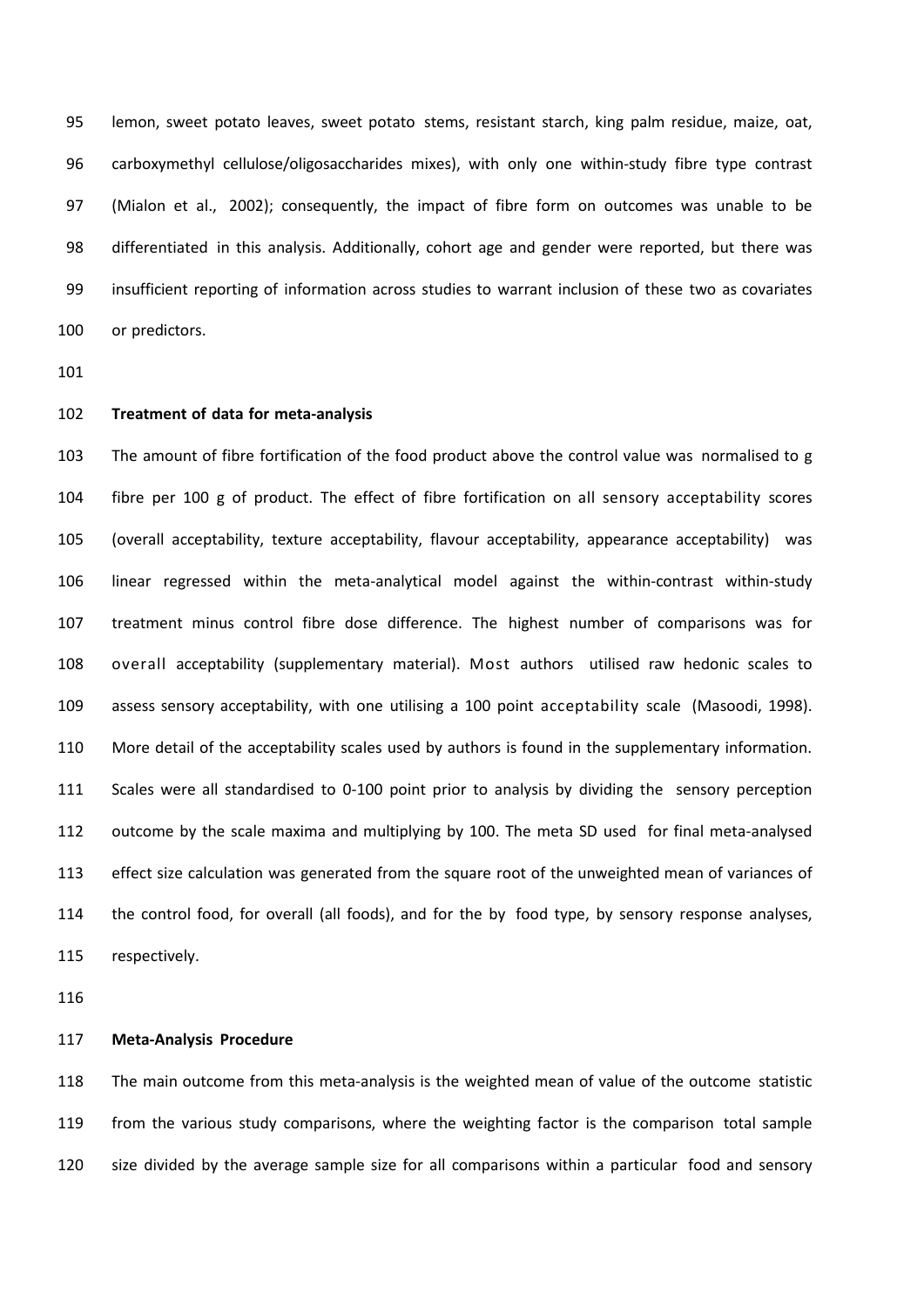category. Use of the inverse sampling standard error of the statistic derived from either the confidence interval or *P* value of the outcome statistic or from SDs of change scores as the weighting factor as in standard random effects meta-analysis was not possible because too many studies presented a *P* value inequality (*P* > 0.05 or *P* < 0.05) or insufficient inferential information to permit a comparison analysis. To exclude all these studies from the meta-analyses would have resulted in unacceptable bias, akin to the publication bias that arises from failure of authors to submit studies or outcomes with non-significant outcomes or failure of journal editors to accept them. The meta-analytic outcomes from the current sample-size weighting method, nevertheless, is equivalent to that produced from the standard error method if it is assumed that the outcome has the same error of measurement in all studies (personal communication, W. G. Hopkins, 2007). The meta-analysis was performed with a program for the mixed modelling procedure (PROC MIXED) in the SAS (version 9.1; SAS Institute, Cary, NC). There were two terms with in the model statement: food was interacted with the fibre dose difference, and again with the fibre dose difference and the covariate. The key covariate was the value for the acceptability score for the baseline control food. Consequent to the model, the primary meta-analysed outcome was the change in the acceptability score, when the covariate and the fibre dose difference were the respective meta-analysed mean value. The effect of gender (expressed as the maleness fraction of the within-study cohort) and was added as a covariate, but resulted in no clear appreciable effect on outcomes so was excluded from the model. Outcomes were also analyzed by panel training status, where status was trained or untrained as defined by the authors of each article (Table 1).

 Additionally, we re-ran the analysis with change in fibre dose scenarios of 2, 5, and 10 g/100 g, where the covariate was clamped at the meta-analysed mean. Furthermore, another analysis using standardised values for the covariate (acceptability score) of 40, 50, 60, 70, 80 standardised scale units was conducted to estimate the effect of the fibre content in the basic control food on the impact of subsequent fibre fortification on the texture acceptability, flavour acceptability,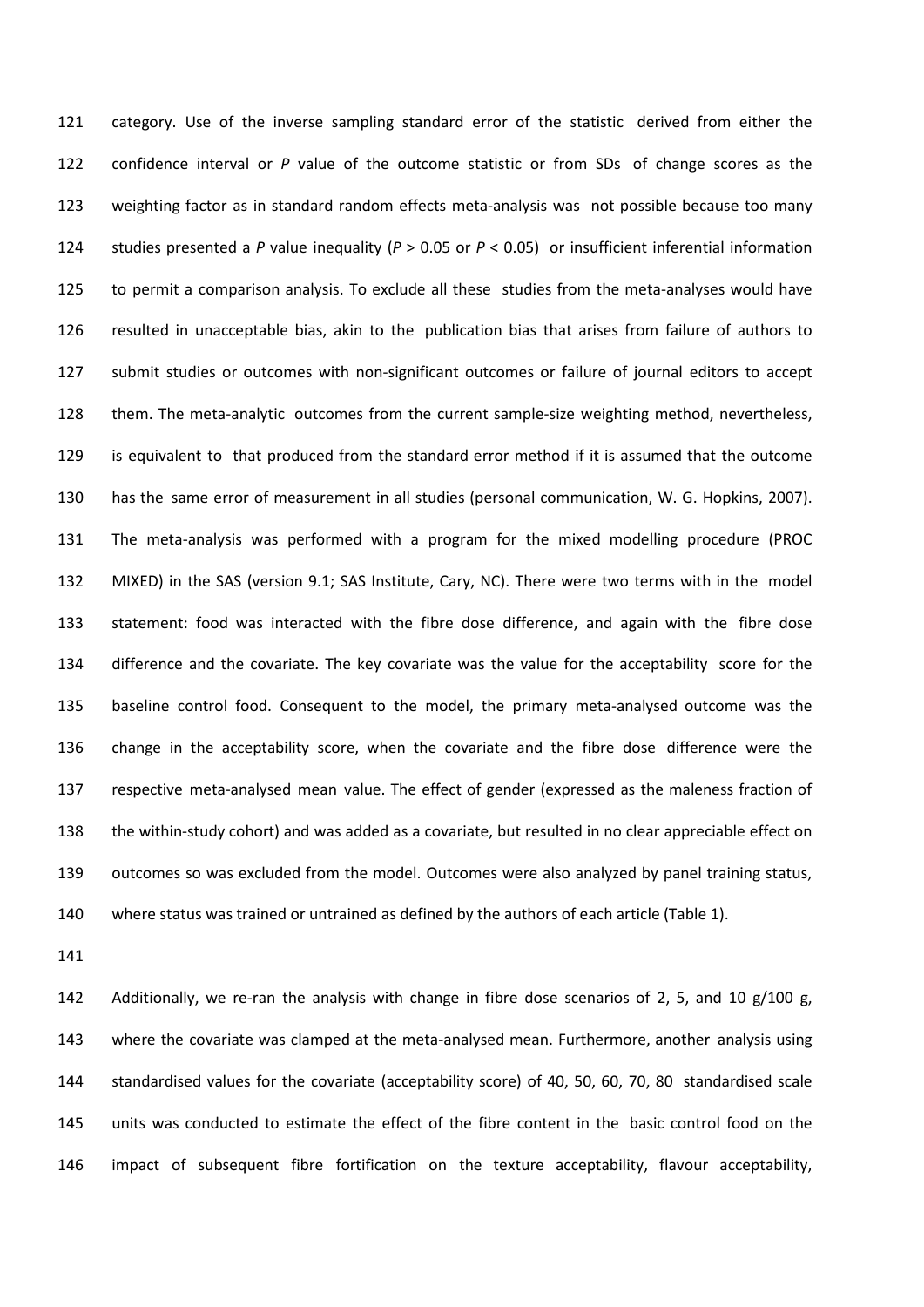appearance acceptability and overall acceptability . After inclusion of the covariate, the remaining unexplained true variation within and between studies was estimated as a random effect. The meta-analyzed change in sensory perception was also expressed as standardized (Cohen) effects size (Cohen, 1988) by dividing by the meta SD. Magnitudes of the standardized effects were interpreted using thresholds of 0.2, 0.6, 1.2, 2, and 4 for small, moderate, large, very large, and extremely large effects, respectively, a modification of Cohen's thresholds of 0.2, 0.5, and 0.8 (Cohen, 1988); the modifications are based primarily on congruence with Cohen's thresholds for correlation coefficients (Hopkins, 2002). As a result, outcomes were qualified based on the effect size and the estimate uncertainty was presented as the 95% confidence limit.

**RESULTS**

# **Descriptive Statistics**

 The meta-analysis comprising 20 studies generated acceptability data for 869 reported panelists. Table 1 describes the information on the type of panelists that were used for each study. The major panelist type were employees or students of Universities in India, Europe, Turkey, Taiwan, Thailand, Australia, and Malaysia. The age range was 18 to 69 years. Study sample size varied between 7 to 103. The fraction of male panelists was median 0.34, with range 0 to 0.71. One study cohort contained people with diabetes (Urooj et al., 1998).

## **Average meta-analytical outcomes**

 All studies reported outcomes for control (fibre unfortified) food items (Table 2). The sensory responses for control food on the normalized sensory acceptability scale (0-100) ranged from 66.8% for overall acceptability of Muffins through to 84.2% for overall acceptability of cookies, associated with food-fibre content of 4.5 g/100 g and 3.3 g/100 g, respectively. The average quantity of fibre added to the basic food item represents the general quantity used or putatively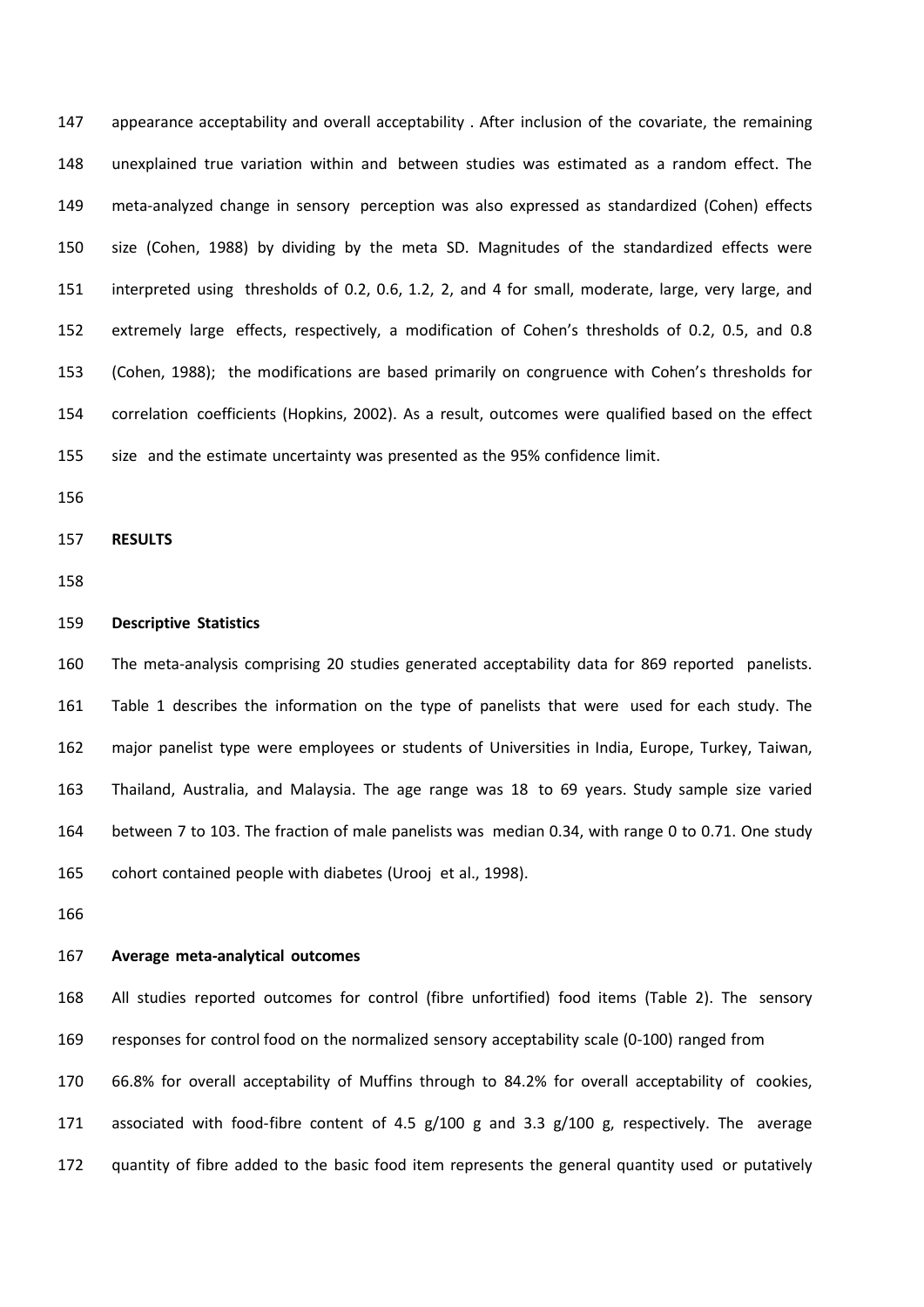utilized within a commercial fortified product. Subsequently, fibre fortification ranged from 3.1 174 g/100 g for of bread through to 6.2 g/100 g for cookies (Table 2). These fibre additions led to mean reductions in acceptability scores for all foods, with the only exception being a mean improvement in the acceptability of texture with muffins (Table 2).

 Figure 1 presents the standardized effects of fibre fortification on food acceptability. Meta- analytical mean fibre fortification had a mostly large to very large reducing effect on all 180 a c c e p t a b i l i t y sensory responses when all foods were grouped together. Cookies were most negatively affected by fortification (enormously detrimental). Mean fibre fortification of bread did not clearly affect overall acceptability, texture acceptability, and flavour acceptability relative to muffins, but the acceptability of appearance of bread was on average improved by fortification relative to muffins (Figure 1). Relative to muffins and cookies, the addition of fiber to cookies had a very large negatively impact on overall acceptability, texture, flavour and appearance acceptability.

 The effect of panel training status on outcomes was largely consistent unclear, with any differences in the mean response lying well within the 95% uncertainty range for the individual by-panel response. The exceptions were moderate -0.9 (95% CI, -1.9 to 0.2%) and -1.2 (-2.6 to 0.3), and an enormous - 6.9 (-10.9 to -2.9) standardized change in the overall acceptability score in the trained cohort vs. untrained cohorts in response to the meta-mean fiber fortification dose for all foods, bread, and cookies. Also of note was a large standardised increase in flavor acceptability in trained vs. untrained panelists (1.9, 95% CI -0.1 to 4.0) with the addition of the meta-mean fibre dose. All other differences between panel training status (not shown for brevity) were considered inconclusive or negligible (p-value >0.15; more data required).

#### **Effect of increasing fibre supplementation**

Figure 2 presents the standardized effects of increasing fibre fortification on food acceptability.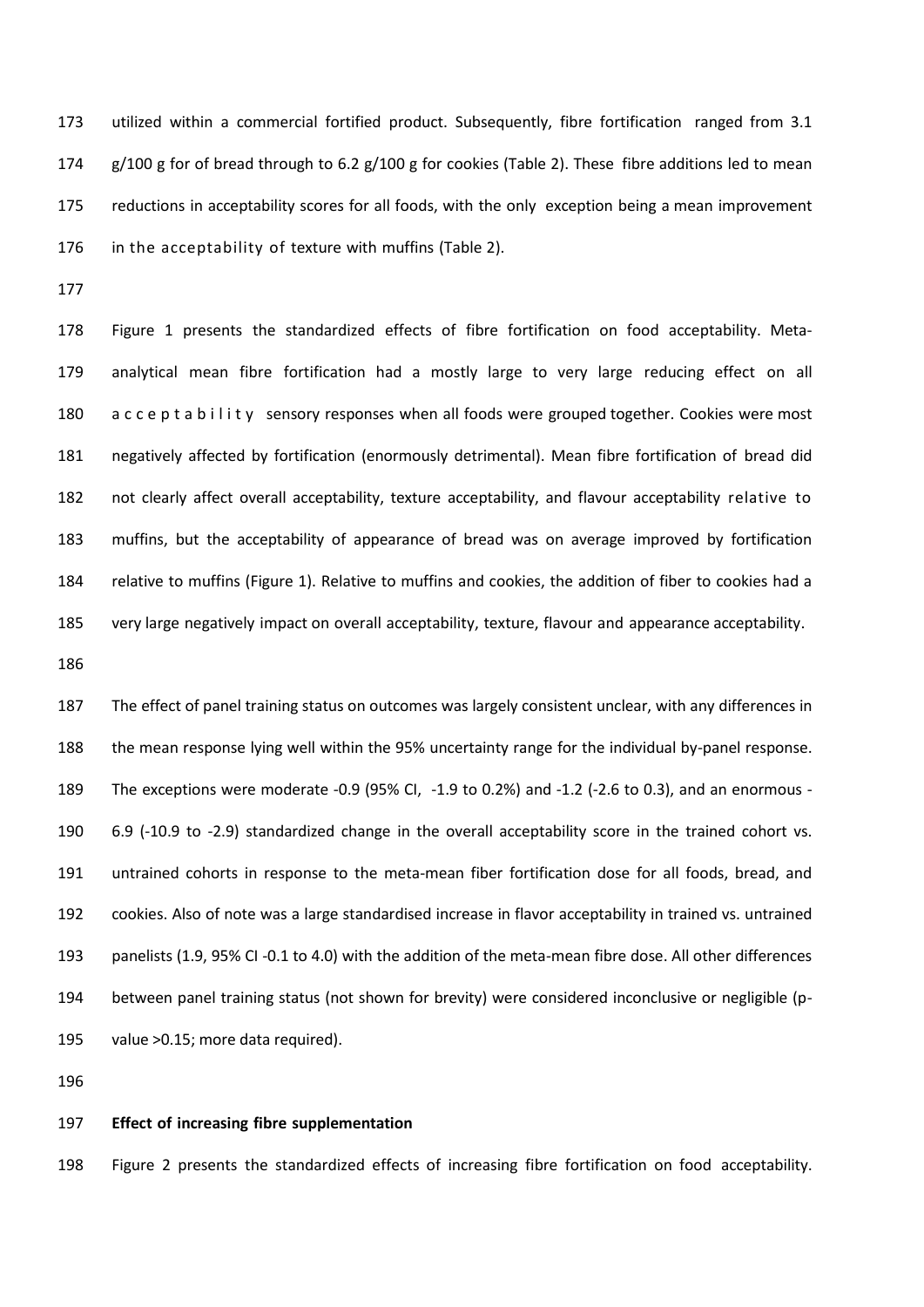The model response is for decreased acceptability scores when fortification is increased from the meta-analytical non-fortified basic control food. As little as 2 g/100 g unit increase in fibre resulted in large reductions in overall acceptability for all foods, cookies and bread, and a moderate 202 reduction for muffins. Acceptability of texture and flavour at a 2 g/100 g unit increase in fibre fortification showed a moderate reduction in all foods, a small and moderate reduction respectively for muffins, a large and moderate reduction respectively for bread and large 205 reductions for cookies (though the uncertainty allowed for trivial to very large effects ). A 2  $g/100g$  increase in fibre fortification generated greater negative acceptability responses to appearance with very large reductions observed for all foods, muffins and cookies and large reduction 208 observed for bread. A 5  $g/100 g$  and 10  $g/100g$  unit increase in fibre caused at least very large reductions in overall acceptability and flavour for all foods, bread, muffins and cookies (though the 210 uncertainty allowed for trivial to enormous effects). For the acceptability of texture, a similar pattern was observed except for muffins where large and very large reductions were seen 212 for 5 g/100 g and 10 g/100 g unit increase in fibre via supplementation, respectively. Both the 5  $g/100 g$  and 10  $g/100 g$  doses were enormously detrimental to appearance.

 The analysis provided for a linear estimate of the effect of fibre dose on categorical scores. For every 216 2 g/100 addition of fibre, for all foods, bread, muffins, and cookies the mean (0-100 scale) decrease in: overall acceptability was 4.3, 3.6, 3.0, 6.3 units; texture acceptability 3.2, 3.1, 2.1, 4.5; flavor 4.8, 3.7, 3.8, 6.9; and appearance acceptability 7.3, 4.7, 8.7, 8.3, respectively.

## **Effect of adding fibre when starting with different basal hedonic scores**

221 Figure 3 presents the effect of altering the baseline acceptability parameter in the basic food (e.g., caused by different food-fibre matrices) on change in acceptability measures when the added dietary fibre value is fixed at 5 g/100 g. With respect to all foods and bread*,* at lower values for 224 acceptability, 5 g/100 g fortification increases acceptability scores, however, at higher basic levels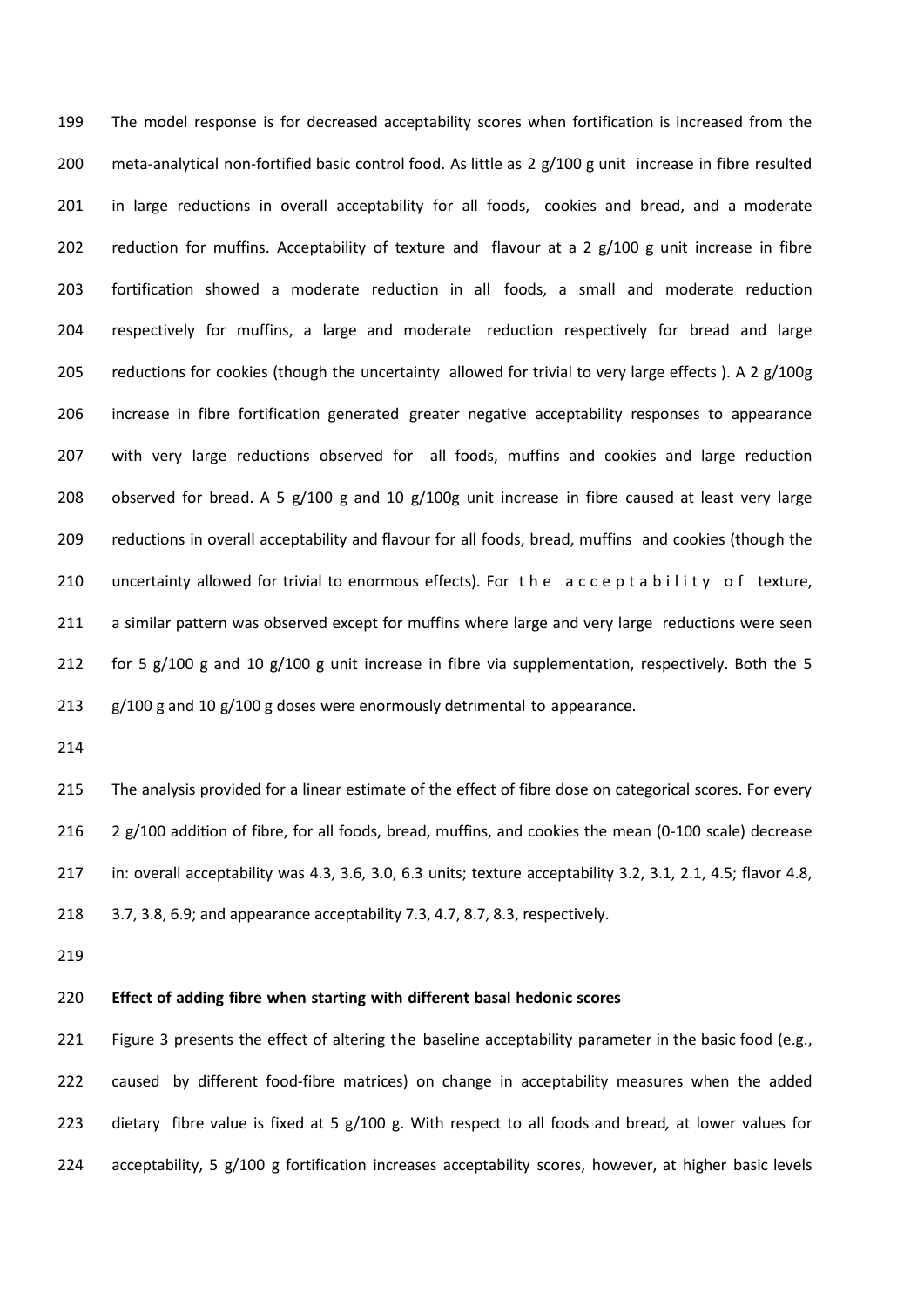fortification lowered acceptance; in other words the addition of fiber to foods with high acceptability is likely to have a negative effect than foods with lower acceptability. The model also 227 predicted a base point where no change in acceptability will occur with the supplementation of 5 g/100 g of fibre: 59%, 59%, 66%, and 75% for overall acceptability, texture acceptability, flavor acceptability, and appearance acceptability of all foods combined, respectively (Figure 3). Food type differences were represented by steeper gradients for overall acceptability of bread and flavor acceptability of muffins. Cookies presented the most gradual changes in acceptability scores in terms of increasing baseline acceptability values. In the case of acceptability of texture in cookies, lower baseline acceptability values generated negative effects; this was the only food matrix and acceptability measure where this trend was observed.

## **DISCUSSION**

 The main findings of this meta-analysis are that dietary fibre fortification of typical cereal based foods cause substantial reductions in overall acceptability and other food acceptability measures. Cookies were most negatively affected by additional fibre. Fortification of basic non-fortified foods 240 and bread with low acceptability improved acceptance, however, at higher basic levels fortification lowered acceptance. Fortification improved texture acceptability of muffins and bread with low basic acceptability, but lowered texture acceptability when base acceptability was high. Flavor acceptability improvements of muffins with fortification decreased with increasing basic food acceptability. These findings support the conclusions of Mohr et al., (2010) who reported that acceptability of fibre fortification is higher with staple foods as compared to indulgence products. Indeed several researchers have indicated that restricted-range estimates of acceptable levels of fibre 247 supplementation on the textural characteristics of products varies from product to product; for 248 example, pasta 5-10  $g/100 g$  (Tudorica et al., 2002) and extruded snack products 7.5-15  $g/100 g$  (Brennan et al., 2008; Robin et al., 2012). However, these and other point inferences are limited relative to the unique linear dose response estimates provided with the current meta-analysis. Our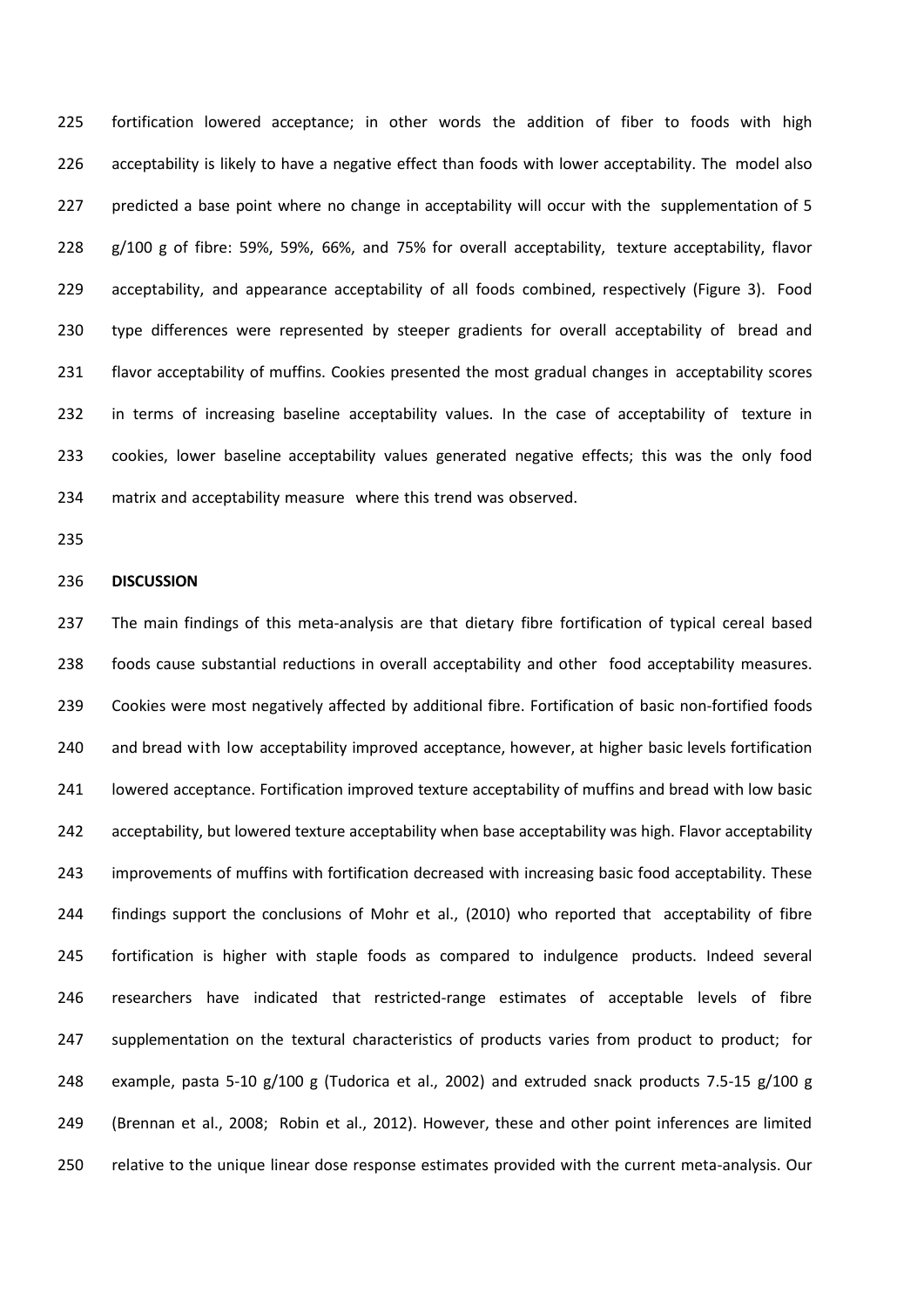findings provide the first quantitative analysis of the effect of fibre fortification on food acceptability, and show marked differenced and directional effects of fibre between the baked food types examined. Reduced acceptability of fiber-fortified foods could explain low uptake despite health promotion efforts.

 The reasons for reduced acceptability due to fibre supplementation can be divided into technical and psychological. Technical are due to the structural changes due the dietary fortification of the food product causing perceptual sensory changes in the food product (Foster et al., 2011). Dietary fibre supplementation is understood to affect the texture and appearance of baked foods technically through the structural changes in the food matrix. High supplementation with dietary fibre is likely to weaken the protein matrix producing well documented effects, such as, reduction of loaf volume, increased crumb firmness and darkening of crumb appearance (Wang et al., 2002; Sangnark & Noomhorm, 2004a&b; Liu et al., 2007; Masoodi & Chauhan, 1998; Clark & Johnson, 2002; Angioloni & Collar, 2011). Textural changes in cookies with fibre fortification include increased crumbliness (Laguna et al., 2011), decreased spread value, reduced heights, diameters and increased density (Viera et al., 2008), which are detrimental to overall product acceptability. 267 Therefore, the meta-analysis is consistent with these previous reports, but adds value by providing a linear estimate of the magnitude of change with increasing fibre dose.

 Meta-analysis has a number of roles. In addition to creating generalizations, it can also be used to 271 identify key issues for future research (Eisend, 2005). This first meta-analysis on food acceptability data has generated a number of proof-of-concept issues for discussion. The normalization procedures demonstrate the plasticity of the meta-analysis to manage the range of acceptability scales used by the sample of researchers Ten of the 20 trials used the 9 point hedonic scale, whilst other trials used other category and line scales (see Supplementary information). The way subjects 276 rate products is dependent on a number of psychological factors including the type of scale used and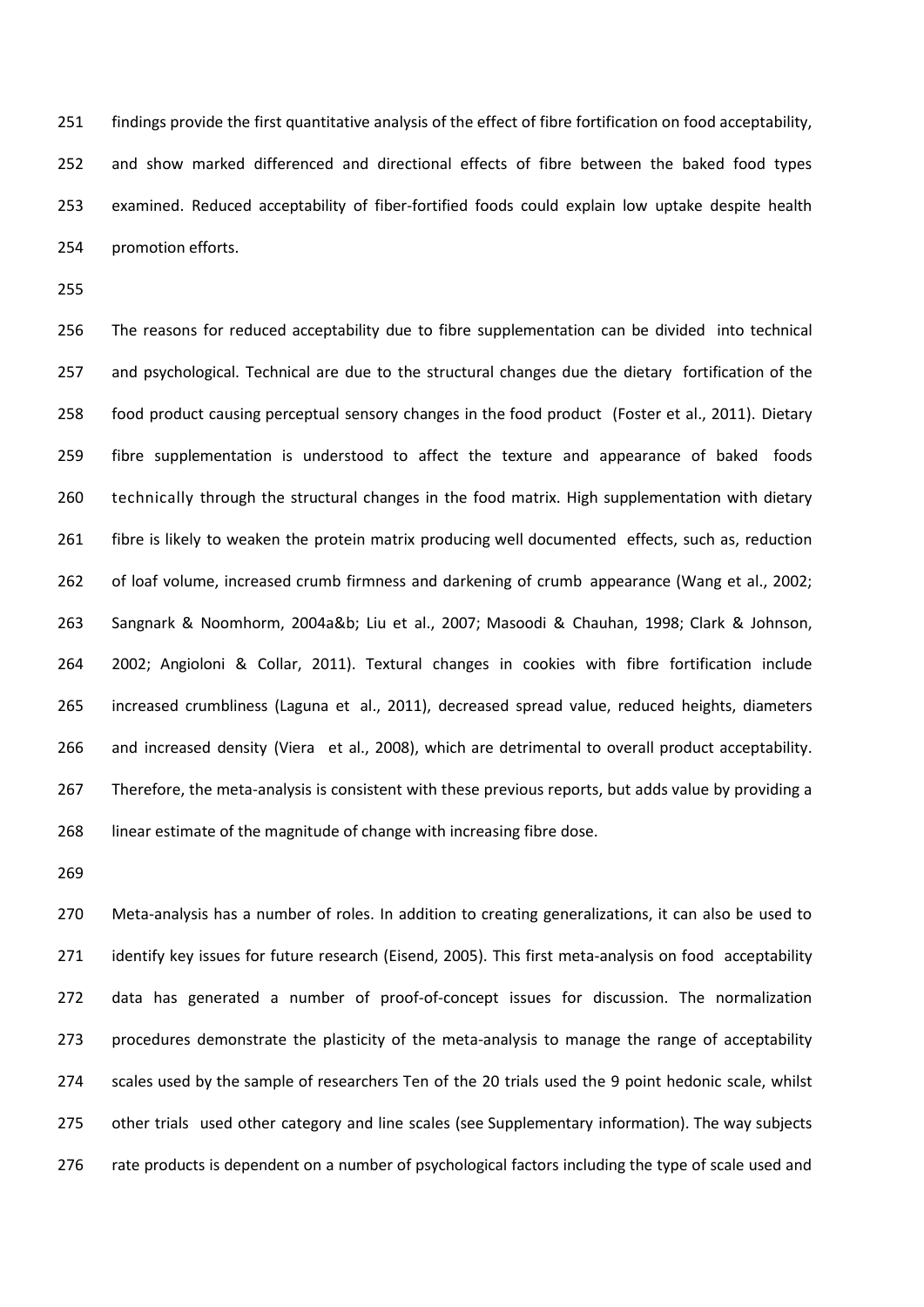the information provided in addition to the tasting of the product (Brunso, Fjord, & Grunert, 2002), but all scales can be reduced to minimum-maximum perception intensity scales. Baixauli et al., (2008b) reported on 102 consumers from the Instituto de Agroquimica y Technologia de Alimentos, Valencia Spain who evaluated the sensory characteristics of a muffin fortified with resistant starch against a wholemeal and plain muffin. Provision of nutritional information significantly increased the overall acceptability for the wholemeal muffins (5.0 to 5.7) compared to no increase for the plain muffins (7.0). The authors grouped the consumers by health conscious attitude and found that overall acceptability was correlated negatively with health consciousness with no label information, but correlated positively when label information when provided. Similar results were reported in a study carried out in Uruguay, where 104 participants were tested via a modified Nutritional Knowledge Questionnaire (Ares, Gimenez, & Gambaro, 2008). Hierarchical clustering analysis of consumers indicated that consumers can be divided into three clusters based on differing nutritional knowledge with the cluster with the highest nutritional knowledge more willing to try a new fortified fibre functional food. On the other end of the spectrum, the cluster with the least nutritional knowledge were not interested in consuming these fortified products (Ares, Gimenez, & Gambaro, 2008). Therefore, future research should carefully consider prior knowledge and new information provided to the participants prior to sensory perception evaluation. Another possible methodological concern is cross cultural studies. Mialon et al., (2002) observed significant cultural differences on how people rate wholemeal bread and multigrain muffins using the 9 point hedonic scale (Mialon et al., 2002). Cultural considerations notwithstanding, in the current meta-analysis all study contrasts were internally controlled via the crossover design. Furthermore, inclusion of datasets from multiple ethnic backgrounds, gender, and age make the current results generalizable.

 With a greater number of clearly delineated studies and datasets, the effect of these psychological factors (e.g. prior nutritional knowledge, originating country, type of scale) on sensory outcomes can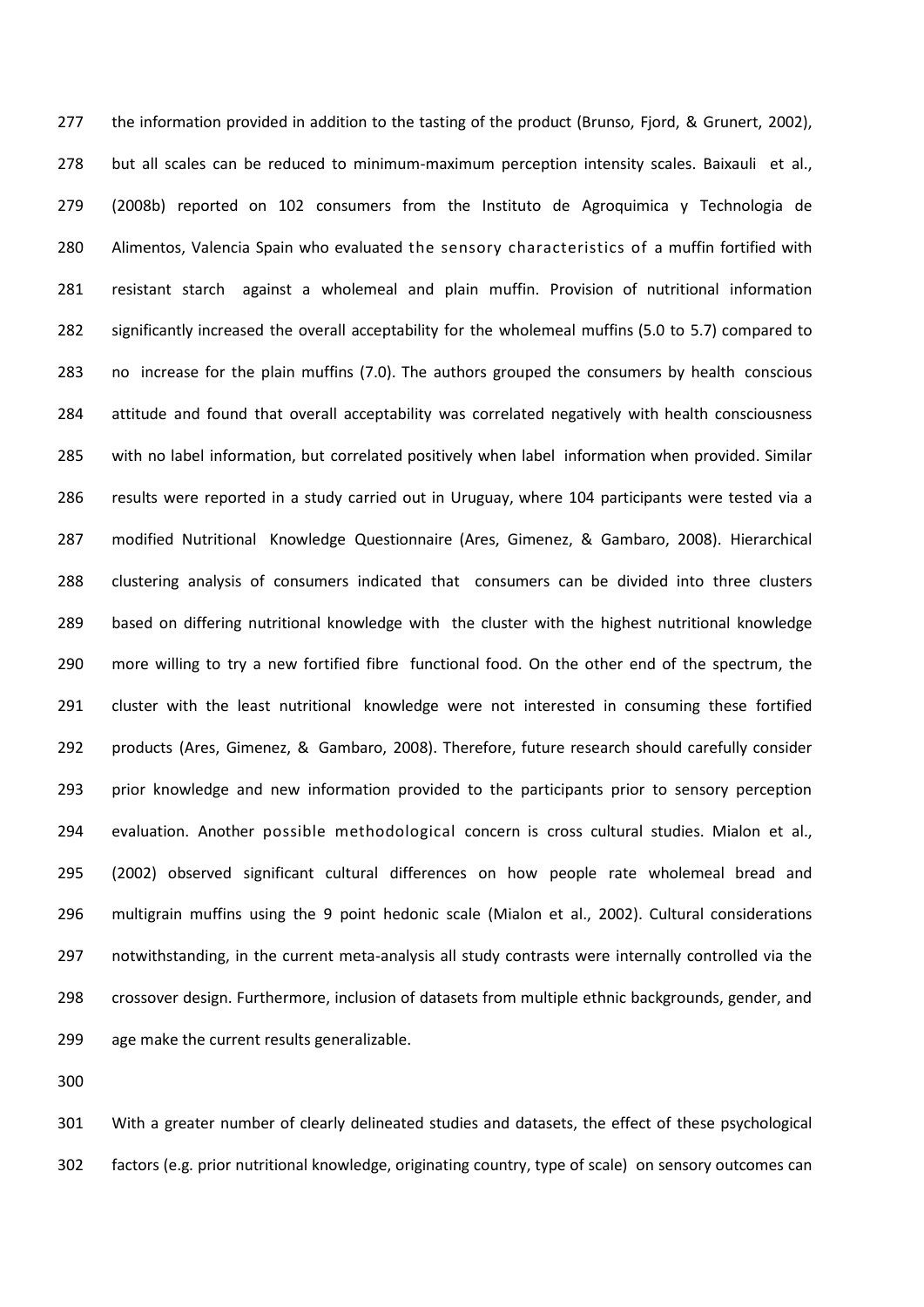be quantified within the meta-analysis. In terms of predicting future outcome of new food product development the meta-analytical conclusions for this type of data presents an opportunity to benchmark consumer affective testing of new innovations in dietary fibre supplementation. In this respect it is worth noting that Baixauli et al., (2008a), Sabinis et al., (2009) and Angiloni et al., (2011) all reported increases in overall acceptability with fibre fortification for specified supplementation levels.

 How can more reliable meta-analytical trials in food consumer affective testing be carried out in the future? The majority of studies included in the meta-analysis were focused on New Product Development (NPD) in relation to fibre functionality rather than Consumer insights. As part of any NPD study there is a requirement for consumer feedback (Earle and Earle, 1999) hence there are a large number of sensory trials being reported in the literature to gauge overall acceptability of fibre fortified cereal based products. In this respect acceptability data is being used as a guide in terms of the success of the innovation (Schutz, 1999). Therefore, the majority of these trials were low sample size (only 10 of the trials had 30 panelists or more, and 3 had 100 panelists or more). Pooling of this data and weighting within the meta-analysis, in part, compensates for the low sample size to improve generalizability of outcomes across the population to support the findings of the larger sample consumer trials. However, it is important that researchers should adopt a standardised approach (i.e. a common scale, reporting of precision, significant numbers of appropriately selected untrained consumers for affective testing, appropriate reporting of demographics of those consumers tested, and appropriate application and reporting of standard sensory procedures). Only one trial reported in this meta-analysis (Baixauli et al., 2008a) used a combination of trained panelists for generation and measure of attribute intensity and consumer panel for measure of acceptance. This approach gives a sound methodological approach for understanding more fully the sensory drivers of acceptance as opposed to just focusing on consumer hedonic testing. Finally, the analytical calculation of the dietary fibre composition may also be a source of methodological concern. There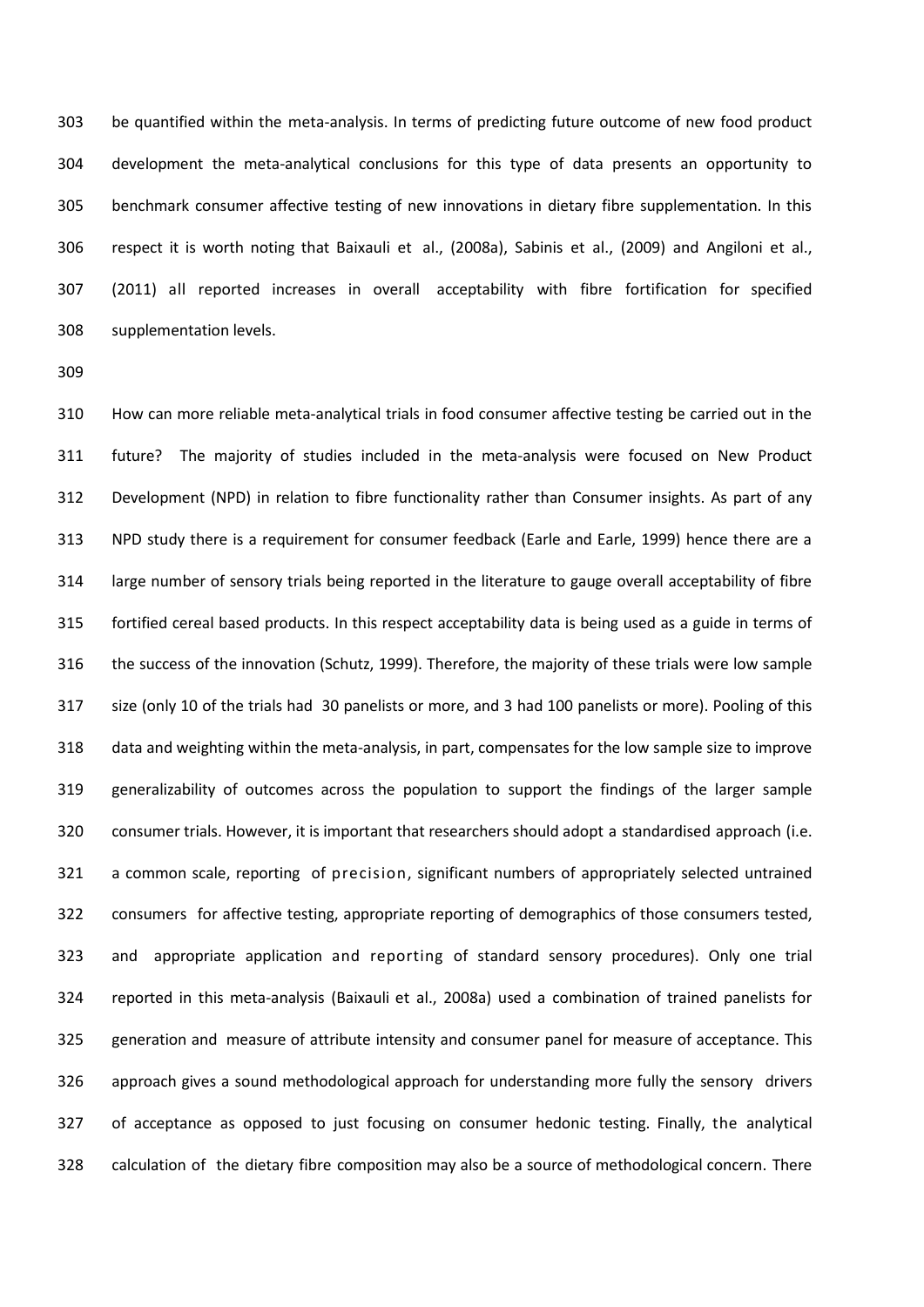are distinct differences in the types of fibres measured by different types of dietary fibre tests. In this study the main methods used was the official total dietary fibre methods of the Association of Official Analytical Chemists (AOAC) and the American Association of Cereal Chemists AACC. This allows for the analysis of all non digestible carbohydrates (including resistant starch and soluble fibre sources) plus lignin and is likely to generate the highest absolute numerical value for dietary fibre reporting of fortified products. However, there were exceptions in the studies used for the meta-analysis. Two authors used non-referenced manufacturers data of dietary fibre analysis (Baixauli et al., 2008b, Mialon et al., 2002), while others use cellulose (Uysal et al., 2007), resistant starch (Baixauli et al., 2008a) and neutral detergent fibre analysis (Masoodi, 1998) as a measure of fortification levels which may all lead to lower dietary fibre values than the official AOAC method. The call for a standardisation approach for measuring dietary fibre and the potential adoption of the AOAC total dietary fibre method as the standard method (Butriss & Stokes, 2008) will support more accurate future comparative studies and accumulative analyses.

## **CONCLUSION**

 This study demonstrates the utility of a meta-analytical approach in gaining valid unbiased new insight into understanding responses to fibre fortification in foods. Dietary fibre supplementation cause moderate to extremely large reductions in the overall food acceptability response on baked goods when evaluating the response using a meta-analysis on 20 eligible studies. Cookies were most negatively affected by additional fibre. Basic food acceptability determined the response to fortification: bread with low acceptability was improved, whereas the opposite was observed with high acceptability. The texture acceptability of muffins and bread with low basic acceptability was improved with fortification but lowered when base acceptability was high. Flavor improvement of muffins with fortification decreased with increasing basic food acceptability. Our findings provide the first quantitative analysis of the effect of fibre fortification on food acceptability responses with information that could be relevant towards optimizing fortification fibre dose for increased public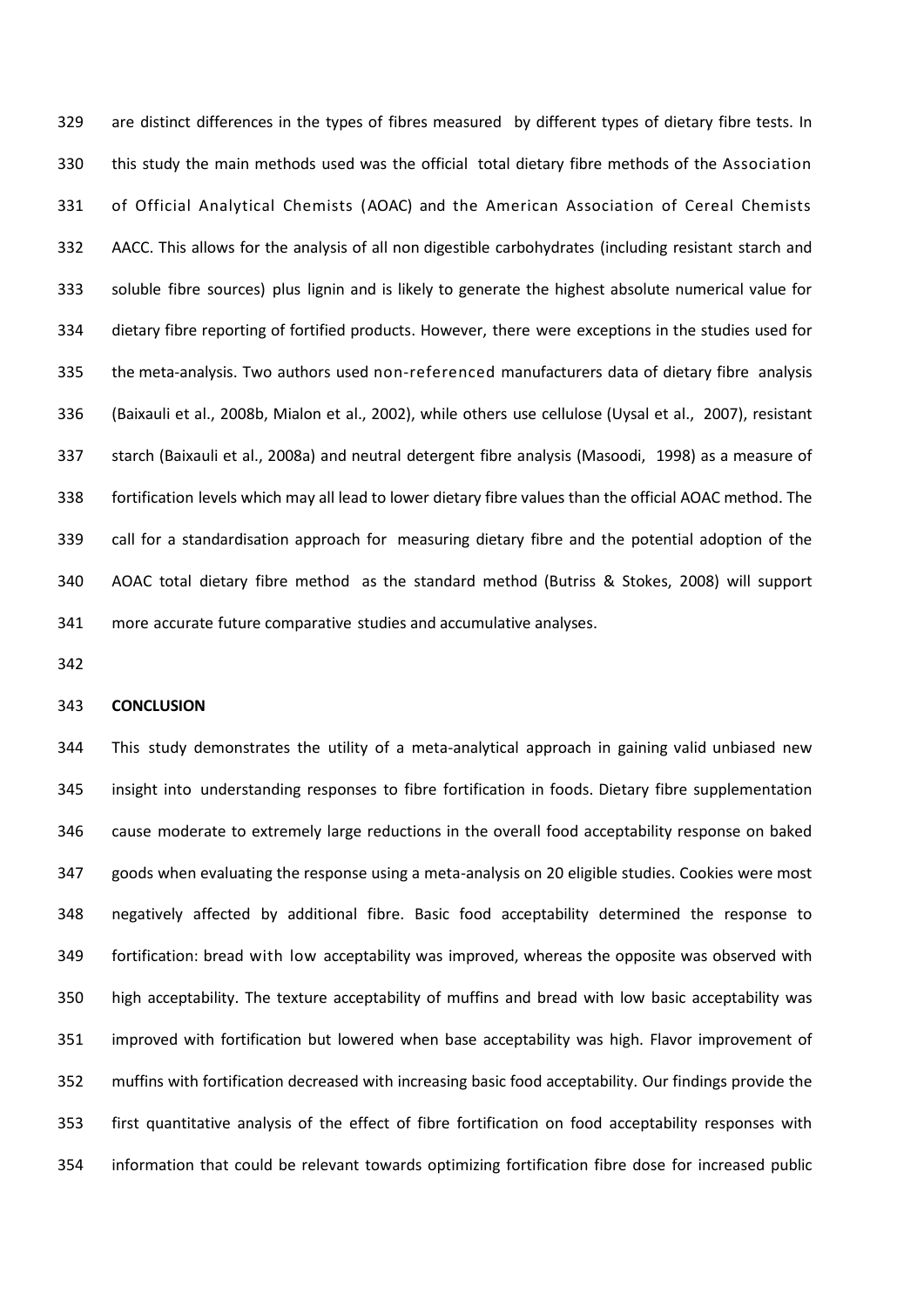uptake. A second categorical finding of the current work is derived from assessment of the divergent approaches in sensory analysis. We recommend adoption of a standardized approach to quantitative consumer trials to improve consumer sensory studies.

 Acknowledgement. Prof Will G. Hopkins for assistance with the meta-analysis. Author contributions were: John Grigor conceived the analysis, conducted the primary literature search, and wrote the paper; David Rowlands developed and ran the meta-analysis, wrote the paper, developed the figures and tables, managed publication processes; Scott Hutchings conducted secondary and confirmatory literature search and data compilation; Charles Brennan reviewed, revised and proofed the manuscript.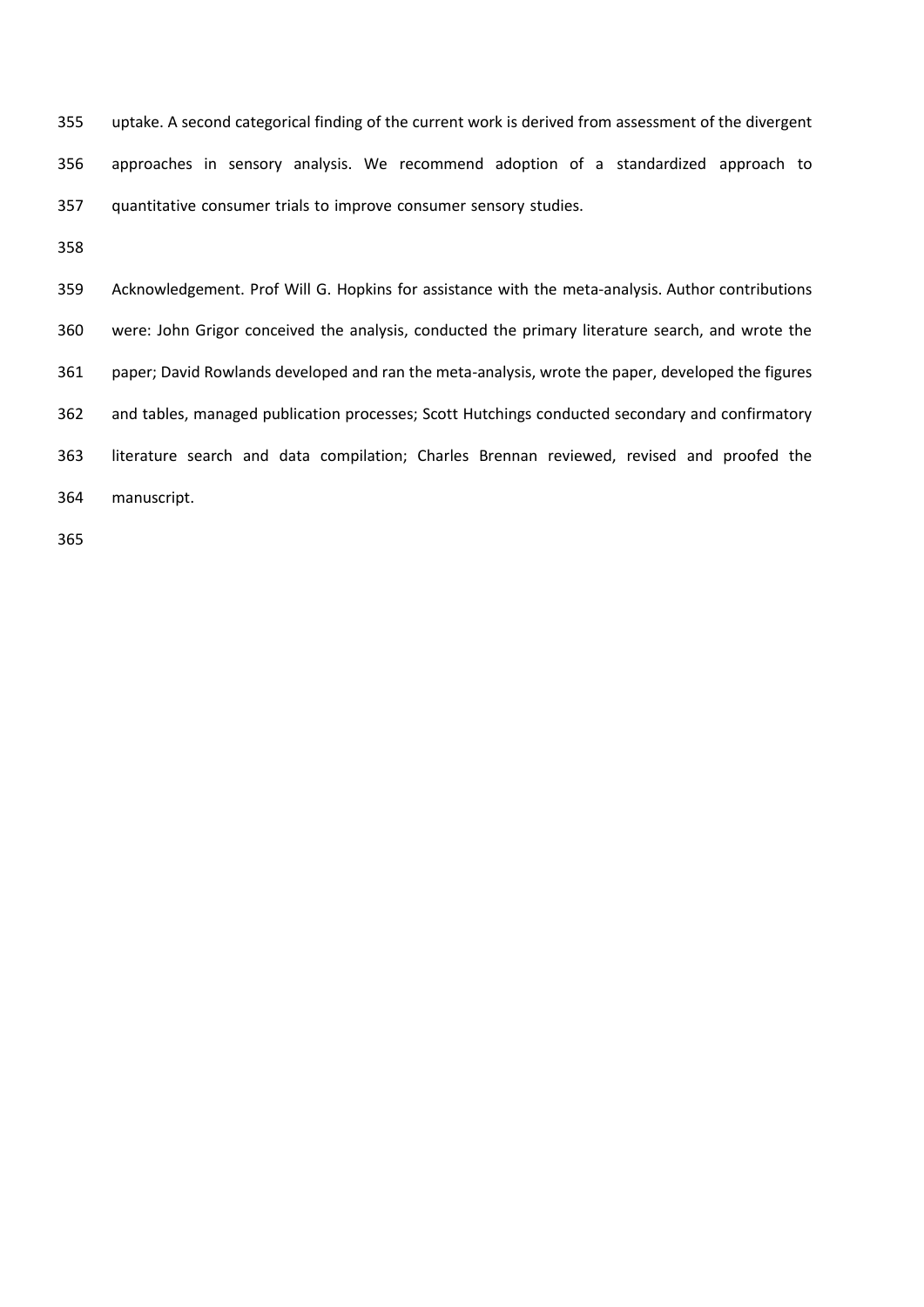| 366 |  | <b>REFERENCES</b> |  |
|-----|--|-------------------|--|
|-----|--|-------------------|--|

- Abdul-Hamid, A., & Luan, Y. S. (2000). Functional properties of dietary fibre prepared from defatted rice bran. *Food Chemistry*, **68**, 15-19. Acosta, K., Cavender, G. & Kerr, W.L. (2011). Sensory and physical properties of muffins made with
- waxy whole wheat flour. *Journal of Food Quality,* **34***,* 343-351.

 Angioloni, A. & Collar C. (2011). Physicochemical and nutritional properties of reduced-caloric density high-fibre breads*. LWT-Food Science and Technology*, **44**, 747-758.

- Ares, G., Gimenez, A., & Gambaro, A. (2008). Influence of nutritional knowledge on perceived healthiness and willingness to try functional foods. *Appetite*, **51**, 663-668.
- 
- Asp, N.G., Johansson, C.G., Hollmer, H., & Siljestram, M (1983). Rapid enzymatic assay of insoluble and soluble dietary fibre. *Journal of Agricultural and Food Chemistry*, **33,** 476-482.

- Aziah, N.A.A., Ho, L. H., , Shazliana, N.A.A., & Bhat, R. (2012). Quality evaluation of steamed wheat
- bread substituted with green banana flour. *International Food Research Journal* **19**, 869-876.

 Bagheri, R. and Seyedein, S.M. (2011). The effect of adding rice bran fibre on wheat dough performance and bread quality, *World Applied Sciences Journal,* **14**,121-125

- Baixauli, R., Salvador, A., Martinez-Cervera, S., & Fiszman, S. M. (2008a). Distinctive sensory features
- introduced by resistant starch in baked products. *LWT-Food Science and Technology*, **41**, 1927-1933.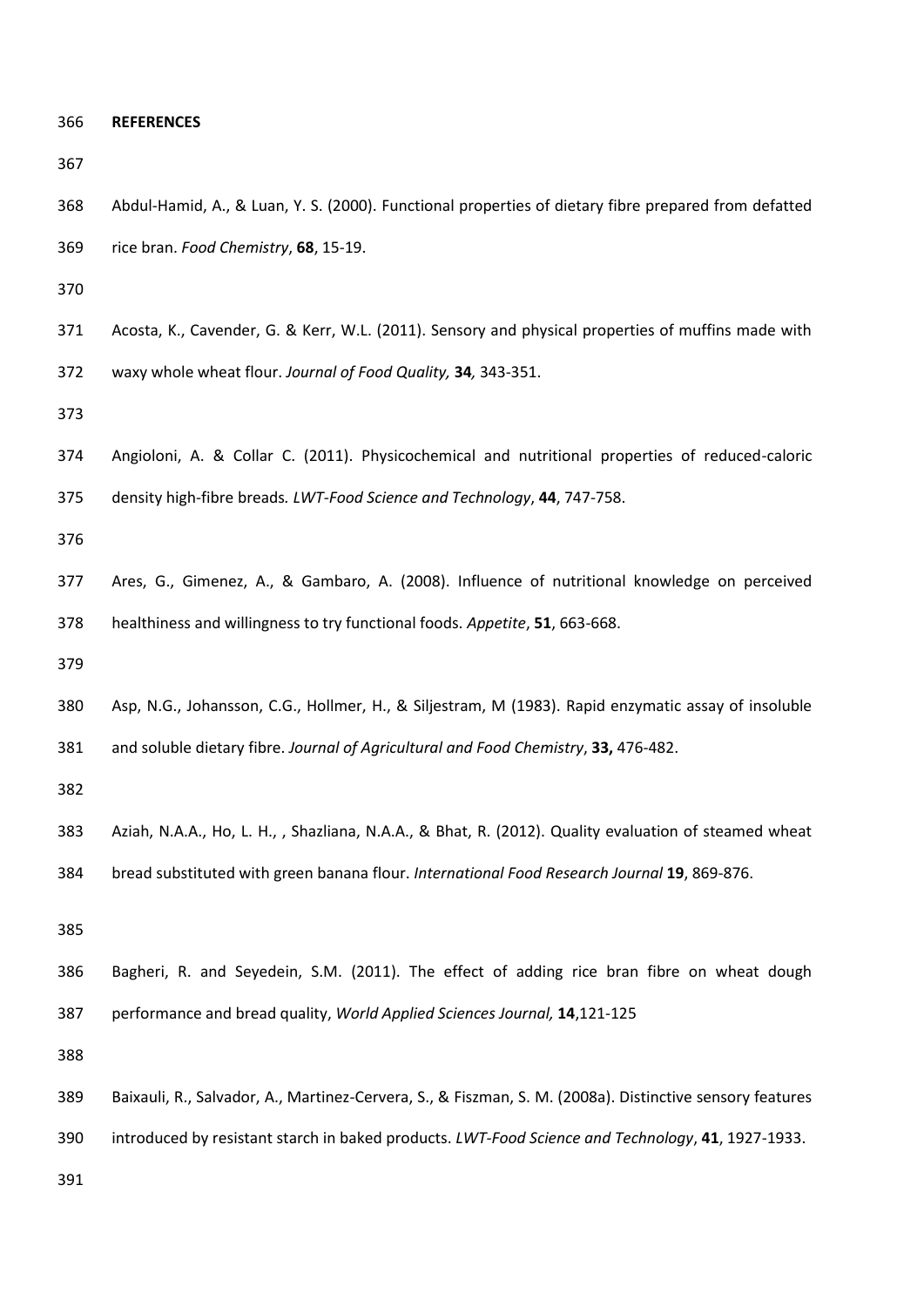- Baixauli, R., Salvador, A., Hough, G., & Fiszman, S. M. (2008b). How information about fibre (traditional and resistant starch) influences consumer acceptance of muffins. *Food Quality and Preference*, **19**, 628-635.
- 
- Bangoura, M. L., Nsor-Atindana, J., Zhu, K., Tolno, M. B., Zhou, H. & Wei, P. (2013).
- Potential hypoglycaemic effects of insoluble fibres isolated from foxtail millets [Setaria
- italica (L.) P. Beauvois]. *International Journal of Food Science & Technology*, **48**, 496–502.
- 
- Barker, M. E., Thompson, K. A., & McClean, S. I. (1995). Attitudinal dimensions of food choice and
- 

nutrient intake. *British Journal of Nutrition*, **74**, 649-659.

- Brennan, M., Monro, J. A. & Brennan, C. S. (2008). Effect of inclusion of soluble and insoluble fibres into extruded breakfast cereal products made with reverse screw configuration. *International Journal of Food Science and Technology,* **43**, 2278-2288.
- 
- Brunsø, K., Fjord, T. A., & Grunert, K. G. (2002). Consumers' food choice and quality perception. MAPP working paper 77. Aarhus: Aarhus School of Business.
- 
- Butriss, J.L., & Stokes, C.S.(2008). Dietary fibre and health: an overview. British Nutrition Foundation Nutrition *Bulletin* **33**, 186-200.
- 
- Clark, R., & Johnson, S. (2002). Sensory acceptability of foods with added lupin (Lupinus angustifolius) kernel fiber using pre-set criteria. *Journal of Food Science*, **67**, 356-362.
- 
- Cohen, J. (1988) *Statistical power analysis for the behavioural sciences*, Lawrence Erlbaum, Hillsdale,
- NJ.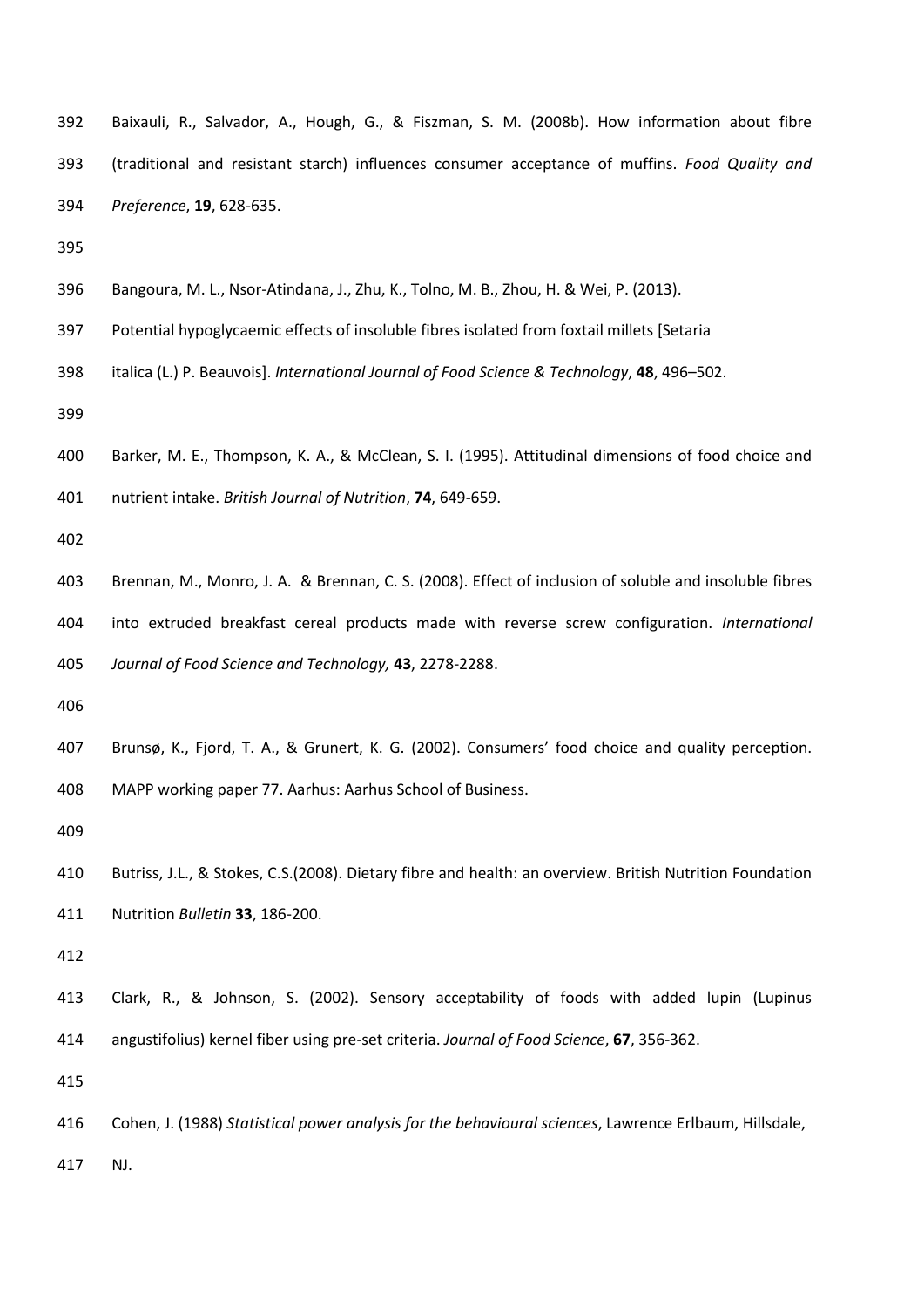| ×<br>v |
|--------|
|--------|

| 419 | Dhingra, S., & Jood, S. (2001). Organoleptic and nutritional evaluation of wheat breads                 |
|-----|---------------------------------------------------------------------------------------------------------|
| 420 | supplemented with soybean and barley flour. Food Chemistry, 77, 479-488.                                |
| 421 |                                                                                                         |
| 422 | Earle, M. &. Earle, R. (1999). Creating New Foods: A Product Developer's Guide. Chandos Publishing      |
| 423 | (Oxford) Ltd, Oxford, England.                                                                          |
| 424 |                                                                                                         |
| 425 | Eisend, M. (2005), The role of meta-analysis-in marketing and consumer behavior research:               |
| 426 | stimulator or inhibitor ? Advances in Consumer Research, 32, 620-622.                                   |
| 427 |                                                                                                         |
| 428 | EU consumer attitudinal survey. In: Institute-of-European-Food-Studies Workshop on Food-Based           |
| 429 | Dietary Guidelines - A Staged Approach (pp. S133-S137). Dublin, Ireland: C a B International.           |
| 430 |                                                                                                         |
| 431 | Food Standards Agency, 2014. National Diet and Nutrition Survey. Results from Years 1, 2, 3 and 4       |
| 432 | (combined) of the Rolling Programme (2008/2009 2011/2012) 2, Public Health England Wellington           |
| 433 | House 133-155 Waterloo Road London SE1 8UG.                                                             |
| 434 |                                                                                                         |
| 435 | Foster, K.D., Grigor, J.M.V., Cheong, J.N., Yoo, M.J.Y., Bronlund, J.E. & Morgenstern, M.P. (2011). The |
| 436 | role of oral processing in dynamic sensory perception. Journal of Food Science 49(2), R49-R61           |
| 437 |                                                                                                         |
| 438 | Frewer, F Scholderer, J. & Lambert, N. (2003). Consumer acceptance of functional foods: issues for      |
| 439 | the future. British Food Journal, $105(10)$ , 714 - 73.                                                 |
| 440 |                                                                                                         |
| 441 | Gélinas, P. (2013). Preventing constipation: a review of the laxative potential of food ingredients.    |
| 442 | International Journal of Food Science and Technology, 48, 445-467                                       |
| 443 |                                                                                                         |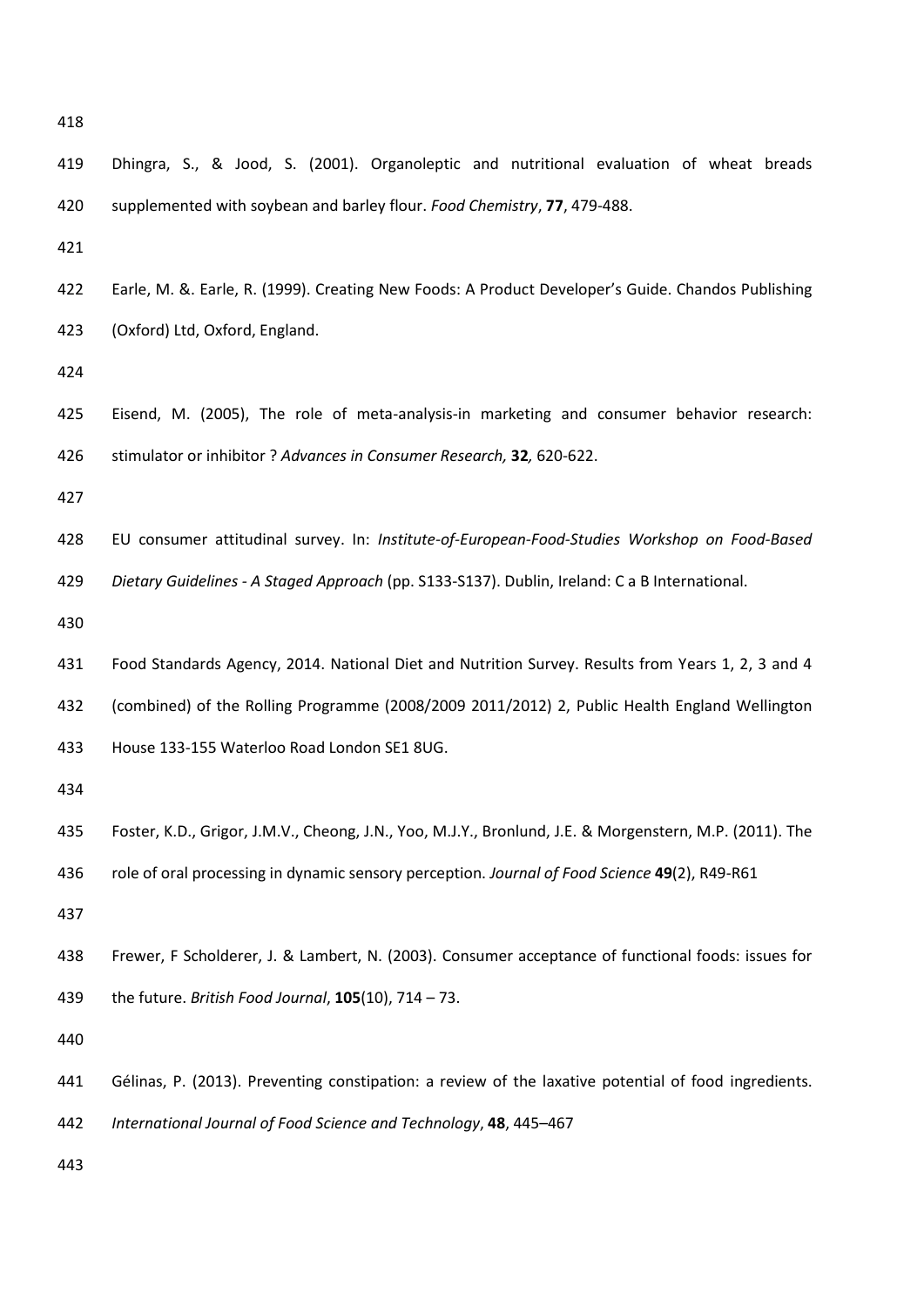| 444 | Girma, T., Bultosa, G. & Bussa, N. (2013). Effect of grain tef [Eragrostis tef (Zucc.) Trotter] flour      |
|-----|------------------------------------------------------------------------------------------------------------|
| 445 | substitution with flaxseed on quality and functionality of <i>injera. Journal of Food Science and</i>      |
| 446 | Technology, 48, 350-356.                                                                                   |
| 447 |                                                                                                            |
| 448 | Gupta, M., Bawa, A.S. & Abu-Ghannam, N.(2011). Effect of barley flour and freeze-thaw cycles on            |
| 449 | textural nutritional and functional properties of cookies. Food and Bioproducts Processing, 89, 520-       |
| 450 | 527.                                                                                                       |
| 451 |                                                                                                            |
| 452 | Hall, R.S., Baxter, A.L., Fryirs, C., & Johnson, S.K. (2010). Liking of health-functional foods containing |
| 453 | lupin kernal fibre following repeated consumption in a dietary intervention setting. Appetite, 55,         |
| 454 | 232-237                                                                                                    |
| 455 |                                                                                                            |
| 456 | Haque, M.A., Shams-Ud-Din, M. and Haque A. (2002). The effect of aqueous extracted wheat bran              |
| 457 | on the baking quality of biscuits. International Journal of Food Science and Technology 37, 453-462        |
| 458 |                                                                                                            |
| 459 | Hopkins, W. G. (2002) Effect statistics: a scale of magnitudes for effect statistics. Vol. 2007,           |
| 460 | Internet Society for Sport Science. URL http://www.sportsci.org/resource/stats/effectmag.html              |
| 461 |                                                                                                            |
| 462 | Ho, L-H, Aziz, N.A.A, & Azahari, B. (2013). Physico-chemical characteristics and sensory evaluation of     |
| 463 | wheat bread partially substituted with banana (Musa acuminata X balbisiana cv. Awak) pseudo-stem           |
| 464 | flour. Food Chemistry, 139(1-4), 532-539.                                                                  |
| 465 |                                                                                                            |
| 466 | Johnson, S.K., Quillan, P.L., Sin, J.H. & Ball, M.J. (2003). Sensory acceptability of white bread with     |
| 467 | Australian sweet lupin (Lupinus angustifolius) kernel fibre and its glycaemic and insulinaemic             |
| 468 | responses when eaten as a breakfast. Journal of the Science of Food and Agriculture, 83, 1366-1372.        |
| 469 |                                                                                                            |
|     |                                                                                                            |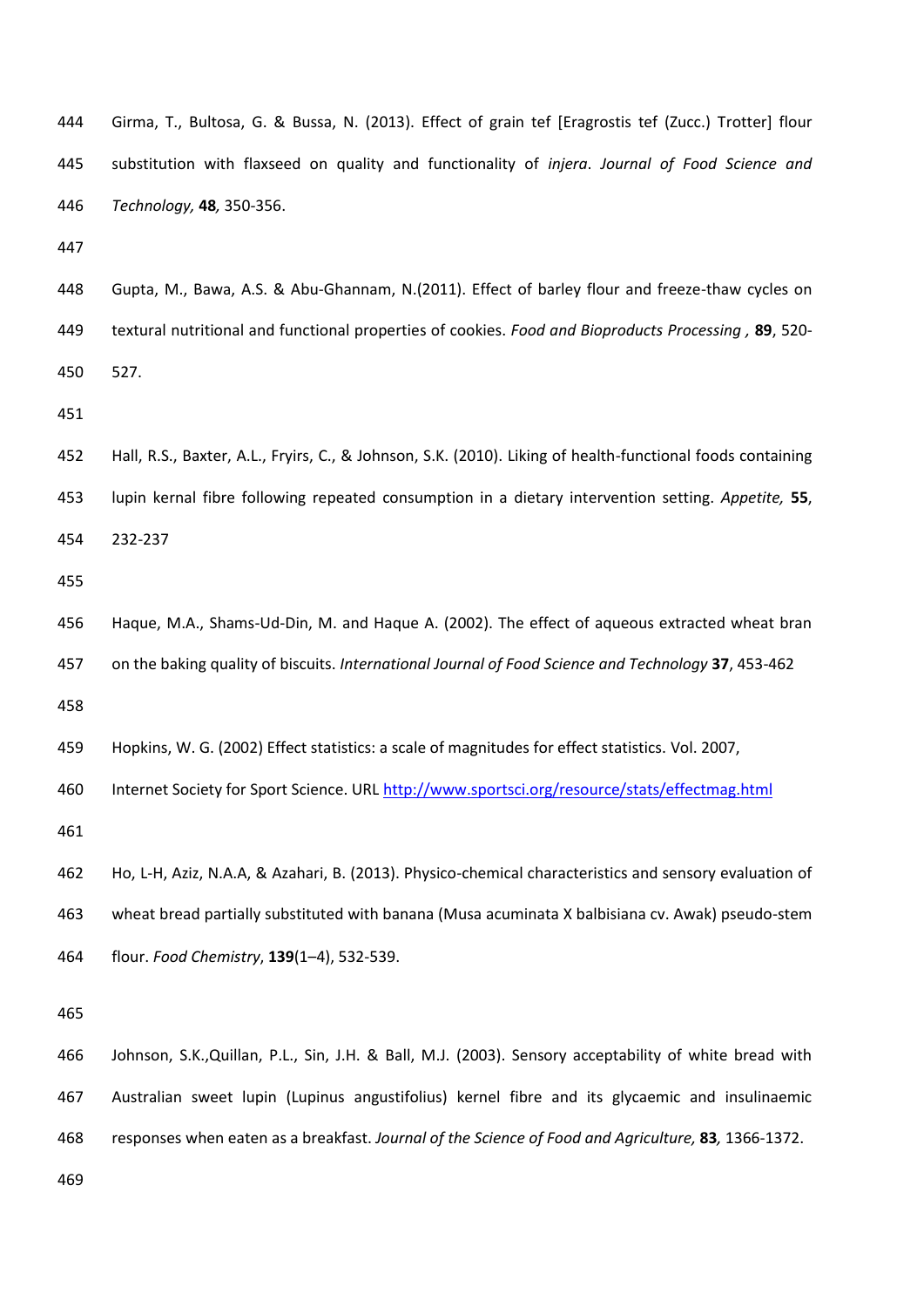| 470                      | Kearney, J. M., & McElhone, S. (1998). Perceived barriers in trying to eat healthier - results of a pan-  |
|--------------------------|-----------------------------------------------------------------------------------------------------------|
| 471                      | EU consumer attitudinal survey. In: Institute-of-European-Food-Studies Workshop on Food-Based             |
| 472                      | Dietary Guidelines - A Staged Approach (pp. S133-S137). Dublin, Ireland: C a B International              |
| 473                      |                                                                                                           |
| 474                      | Laguna, L., Salvador, A., Sanz, T. & Fiszman, M. (2011). Performance of a resistant starch rich           |
| 475                      | ingredient in the baking and eating quality of short-dough biscuits. LWT-Food Science and                 |
| 476                      | Technology, 44, 737-746.                                                                                  |
| 477                      |                                                                                                           |
| 478                      | Lawless, H.T., & Heymann, H. (1999). Sensory evaluation of foods: principles and practices. Aspen         |
| 479                      | Publication, Gathersburg, Maryland.                                                                       |
| 480                      |                                                                                                           |
| 481                      | Lebesi, D.M. & Tzia, C. (2011). Effect of the addition of different dietary fiber and edible cereal bran  |
| 482                      | sources on the baking and sensory characteristics of cupcakes, Food and Bioprocess Technology,            |
| 483                      | 4(5), 710-722.                                                                                            |
| 484                      |                                                                                                           |
| 485                      |                                                                                                           |
|                          | Liu, L. Y., Wu, K. L., Jen, Y. W., & Yang, M. H. (2007). Effect of sweet potato leaf and stem addition on |
|                          | dough properties and bread quality. Food Science and Technology International, 13, 239-244.               |
|                          |                                                                                                           |
| 486<br>487<br>488        | Masoodi, F.A. & Chauhan, G.S.(1998). Use of apple pomace as a source of dietary fibre in wheat            |
|                          | bread. Journal of Food Processing and Preservation, 22, 255-263.                                          |
|                          |                                                                                                           |
|                          | Maziarz, M., Sherrard, M., Juma, S., Prasad, C., Imrhan, V. & Vijayagopal. (2013). Sensory                |
| 489<br>490<br>491<br>492 | characteristics of high-amylose maize-resistant starch in three products, Food Science & Nutrition,       |
|                          | $1(2)$ , 117-124.                                                                                         |
| 493<br>494               |                                                                                                           |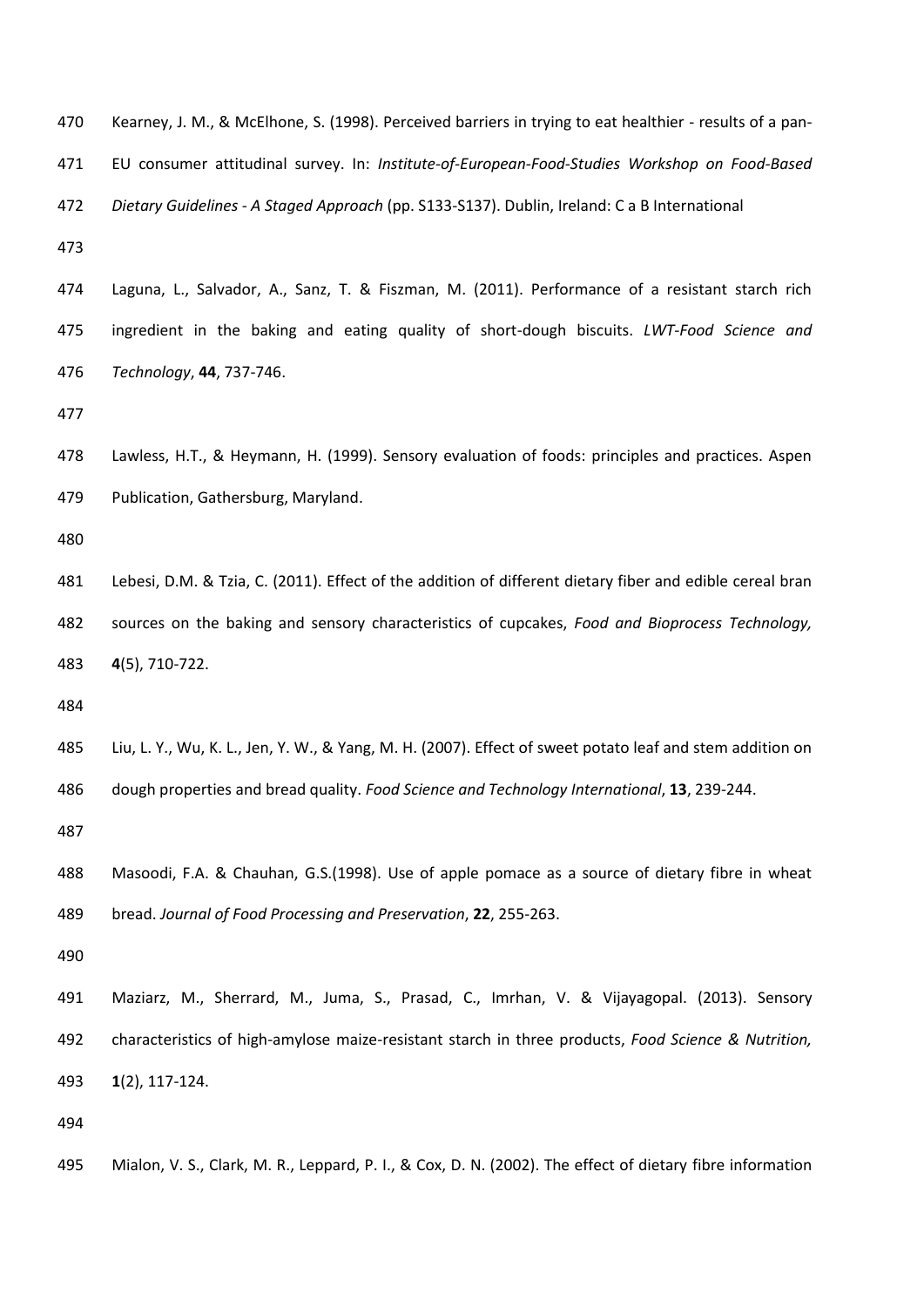on consumer responses to breads and "English" muffins: a cross-cultural study. *Food Quality and Preference*, **13**, 1-12.

 Mildner-Szkudlarz, S., Bajerska, J., Zawirska-Wojtasiak, R., & Gorecka, D. (2013). White grape pomace as a source of dietary fibre and polyphenols and its effect on physical and nutraceutical characteristics of wheat biscuits. *Journal of the Science of Food and Agriculture*, **93**, 389-395.

 Mohr, P., Quinn, S., Morell, M., & Topping, D. (2010). Engagement with dietary fibre and receptiveness to resistant starch in Australia. *Public Health Nutrition* **13**, 1915-1922.

 Murphy, N., T. Norat, P. Ferrari, M. Jenab, B. Bueno-de-Mesquita, G. Skeie, C. C. Dahm, K. Overvad, A. Olsen, A. Tjonneland, F. Clavel-Chapelon, M. C. Boutron-Ruault, A. Racine, R. Kaaks, B. Teucher, H. Boeing, M. M. Bergmann, A. Trichopoulou, D. Trichopoulos, P. Lagiou, D. Palli, V. Pala, S. Panico, R. Tumino, P. Vineis, P. Siersema, F. van Duijnhoven, P. H. Peeters, A. Hjartaker, D. Engeset, C. A. Gonzalez, M. J. Sanchez, M. Dorronsoro, C. Navarro, E. Ardanaz, J. R. Quiros, E. Sonestedt, U. Ericson, L. Nilsson, R. Palmqvist, K. T. Khaw, N. Wareham, T. J. Key, F. L. Crowe, V. Fedirko, P. A. Wark, S. C. Chuang and E. Riboli (2012). Dietary fibre intake and risks of cancers of the colon and rectum in the European prospective investigation into cancer and nutrition (EPIC). PLoS One 7(6), e39361.

 Ng, S. H. & Wan Rosli, W. L. (2013). Effect of cornsilk (Maydis stigma) addition in yeast bread: investigation on nutritional compositions, textural properties and sensory acceptability. *International Food Research Journal* **20**, 339-345.

Nyam, K.L., Lau, M., & Tan, C.P. (2013). Fibre from pumpkin (Cucurbita pepo L.) seeds and rinds: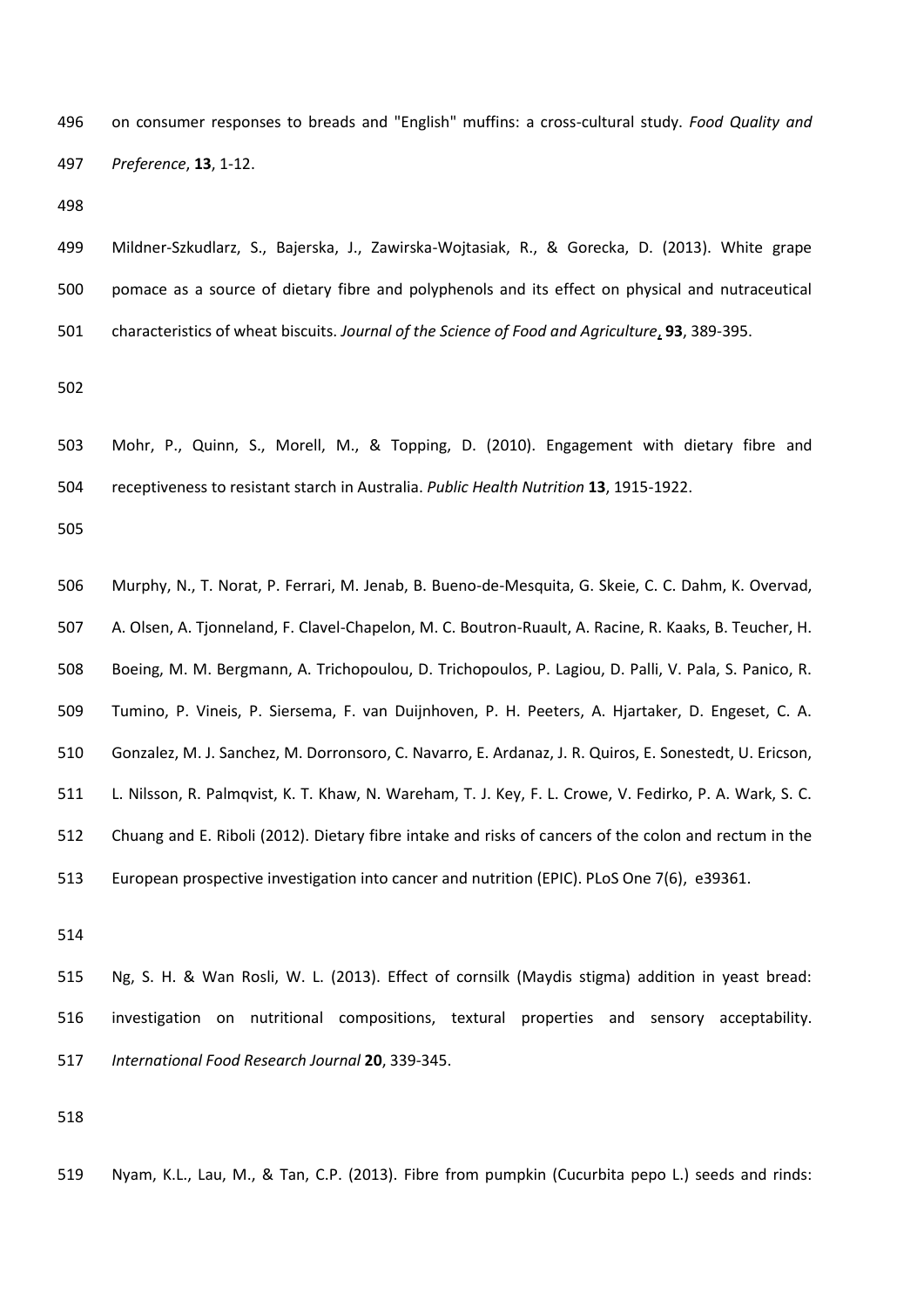physico-chemical properties, antioxidant capacity and application as bakery product ingredients. *Malaysian Journal of Nutrition*, **19**, 99-109.

- Papathanasopoulos, A. and M. Camilleri (2010). Dietary Fiber Supplements: Effects in Obesity and
- Metabolic Syndrome and Relationship to Gastrointestinal Functions. Gastroenterology **138**(1), 65-72.
- 
- Robin, S., Schuchmann, S.P. & Palzer, S.(2012). Dietary fiber in extruded cereals: limitations and opportunities. *Trends in Food Science and Technology,* **28**, 23–32.
- 
- Sabanis, D., Lebesi, D. & Tzia.(2009). Effect of dietary fibre enrichment on selected properties of
- gluten-free bread. *LWT-Food Science and Technology,* **42**, 1380-1389.
- 
- Sangnark, A., & Noomhorm, A. (2004a). Chemical, physical and baking properties of dietary fiber prepared from rice straw. *Food Research International*, **37**, 66-74.
- 
- Sangnark, A., & Noomhorm, A. (2004b). Effect of dietary fiber from sugarcane bagasse and sucrose
- ester on dough and bread properties. *Lebensmittel-Wissenschaft und-Technologie*, **37**, 697-704.

- Schutz, H,G. (1999). Consumer data-sense and nonsense. *Food Quality and Preference,* **10***,* 245-251.
- Šeremešić, M.M., Dokić, L., Nicolić, I., Radosavljević, M. & Simović, D.S.(2013). Rheological and textural properties of short (cookie) dough made with two types of resistant starch, *Journal of Texture Studies,* **44***,* 115-123.

 Sharma, C., Punia, D., & Khetarpaul, N. (2013). Sensory characteristics, proximate composition, dietary fibre content and storage stability of barley, wheat and chickpea composite flour biscuits.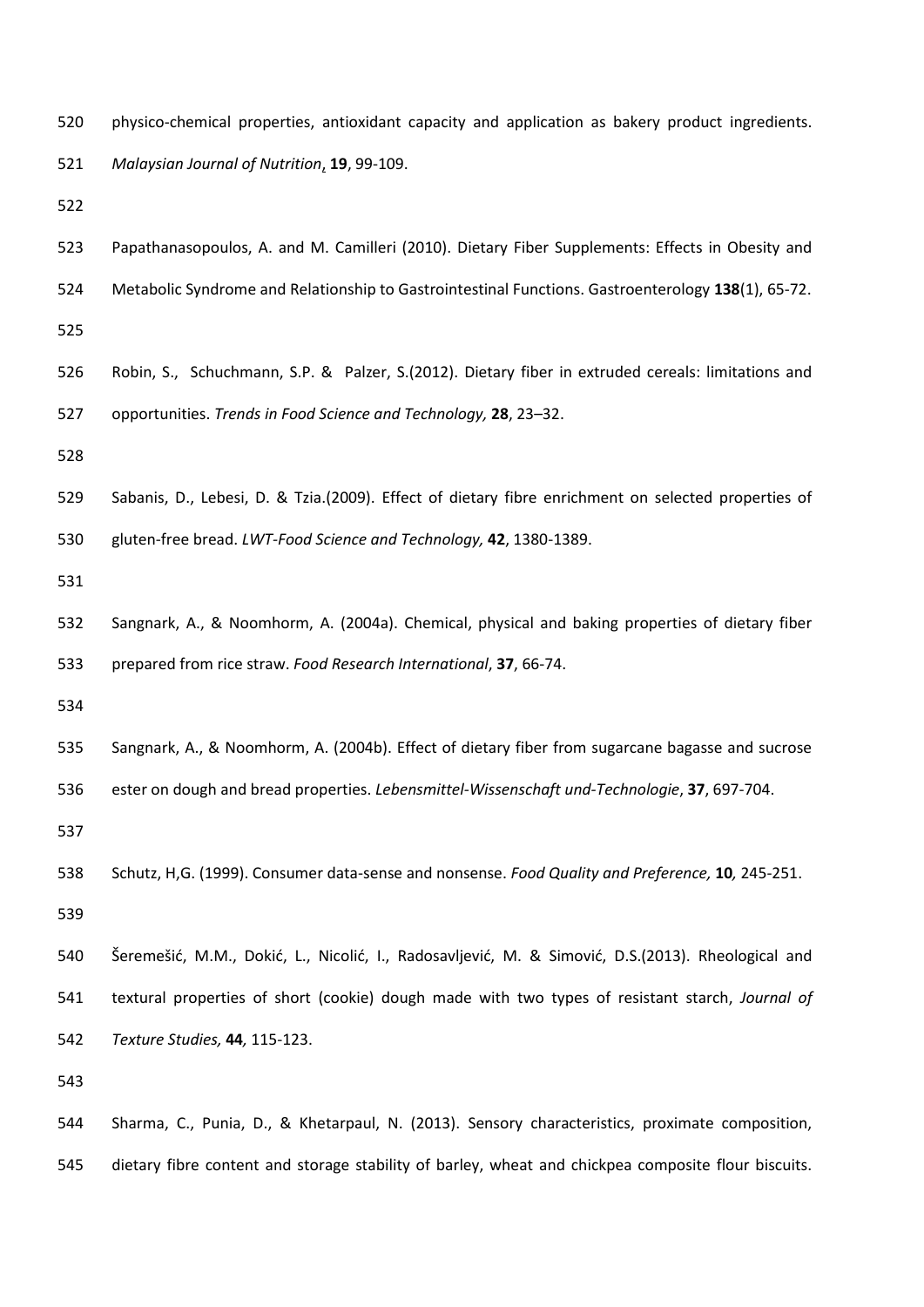*British Food Journal* **115**, 876-883.

- Slavin, J.L. (2008). Position of the American Dietetic Association: health implications of dietary fibre.
- *Journal of the American Dietetic Association*, **108**(10), 1716-1731.

 Snyder, B. (2008). Health communication campaigns and their impact on behavior. *Journal of Nutrition and Education Behaviour*, **39**, S32-S40.

 Threapleton, D.E., Greenwood, D.C., Evans, C.E.L., Cleghorn, C.L., Nykjaer, C., Woodhead, C., Cade, J.E., Gale, C.P. & Burley, V.J. (2013). Dietary fibre intake and risk of cardiovascular disease: systematic review and meta-analysis. *British Medical Journal,* **347**:f6879.

 Torres, A., Frias, j, Granito, M., Guerra, M., & Vidal-Valverde, C. (2007). Chemical, biological and sensory evaluation of pasta products supplemented with alpha-galactoside-free lupin flours. *Journal of the Science of Food and Agriculture,* **87**, 74-81.

 Tudoricǎ, C.M., Kuri ,V., Brennan, C.S.(2002). Nutritional and physicochemical characteristics of dietary fiber enriched pasta. *Journal of Agricultural and Food Chemistry,* **50** (2), 347–356.

 Urooj, A., Vinutha, S. R., Puttaraj, S., Leelavathy, K., & Rao, P. H. (1995). Effect of barley incorporation in bread on its quality and glycemic responses in diabetics. In: *National Conference of the Indian-Dietetic-Association* (pp. 265-270). Bombay, India: Carfax Publ Co.

- U.S. Department of Agriculture and U.S. Department of Health and Human
- Services (2010). Dietary Guidelines for Americans, 2010. 7th Edition, Washington, DC: U.S.
- Government Printing Office.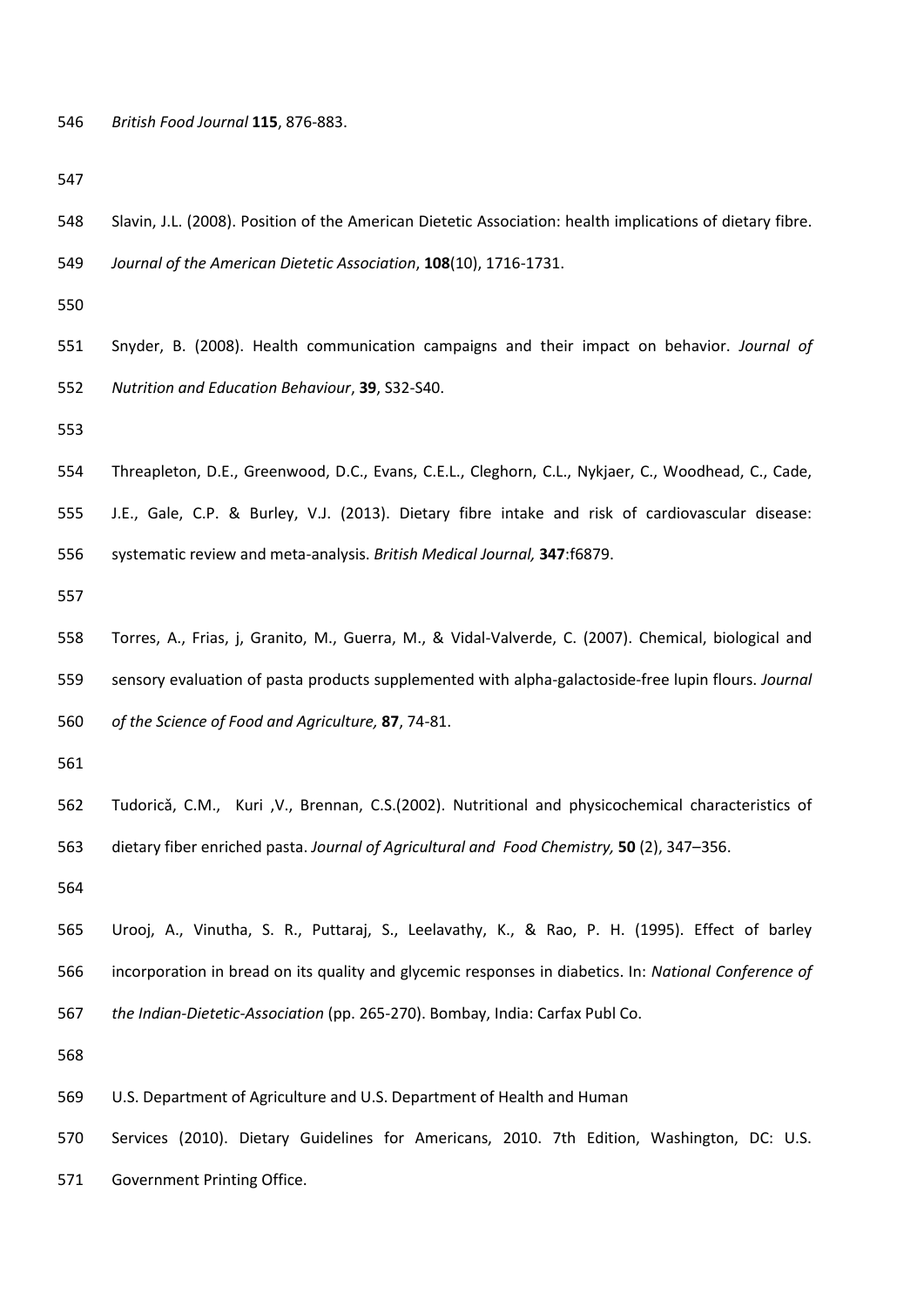| 573 | Uysal, H., Bilgicli, N., Elgun, A., İbanoğlu, S., Herken, E. N., & Demir, M. K. (2007). Effect of dietary |
|-----|-----------------------------------------------------------------------------------------------------------|
| 574 | fibre and xylanase enzyme addition on the selected properties of wire-cut cookies. Journal of Food        |
| 575 | Engineering, 78, 1074-1078.                                                                               |
| 576 |                                                                                                           |
| 577 | Verbeke, W. (2006). Functional foods: consumer willingness to compromise on taste for health?             |
| 578 | Food Quality and Preference, 17, 126-131.                                                                 |
| 579 |                                                                                                           |
| 580 | Vieira, M.A., Tramonte, K.C., Podestá, R., Avancini, S.R.P., Amboni, R.D. de M. C. & Amante, R.           |
| 581 | (2008). Physicochemical and sensory characteristics of cookies containing residue from king palm          |
| 582 | (Archontophoenix alexandrae) processing. International Journal of Food Science and Technology, 43,        |
| 583 | 1534-1540.                                                                                                |
| 584 |                                                                                                           |
| 585 | Wang, J., Rosell, C. M., & Benedito de Barber, C. (2002). Effect of the addition of different fibres on   |
| 586 | wheat dough performance and bread quality. Food Chemistry, 79, 221-226.                                   |
| 587 |                                                                                                           |
| 588 | Waters, D.M., Jacob, F., Titze, J., Arendt, E.K. & Zannini, E.(2012). Fibre, protein and mineral          |
| 589 | fortification of wheat bread through milled and fermented brewer's spent grain enrichment,                |
| 590 | European Food Research and Technology, 235(5), 767-778.                                                   |
| 591 |                                                                                                           |
| 592 | Yadav, D., Krishna, K. & Rehal, J.(2012). Studies on fortification of wheat flour with defatted rice bran |
| 593 | for chapatti making. Journal of Food Science and Technology, 49(1), 96-102.                               |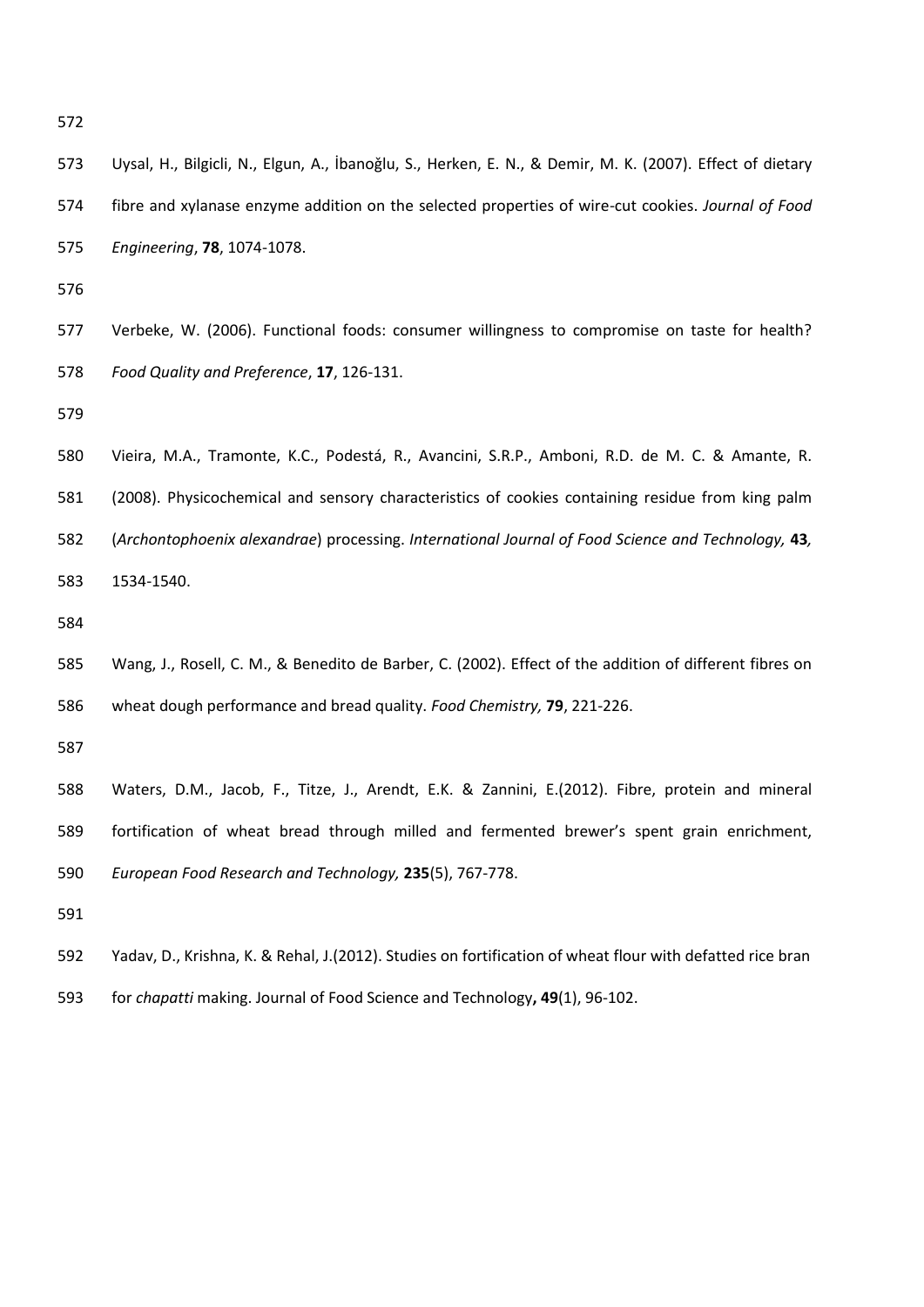# **Figures**



Effect of fibre fortification on food acceptability (Standardised difference)

 Figure 1. Effect of fibre fortification on food acceptability. Shown is the estimated large-sample population response to the effect of the meta-analyzed mean fibre quantity on food acceptability ratings for all foods, bread muffins, and cookies, and for the respective differences in the response between food types. Data are the standardised mean responses with 95% confidence interval. Effect magnitude (standardized difference) is displayed in the background defined by the legend key. 

- 
- 
-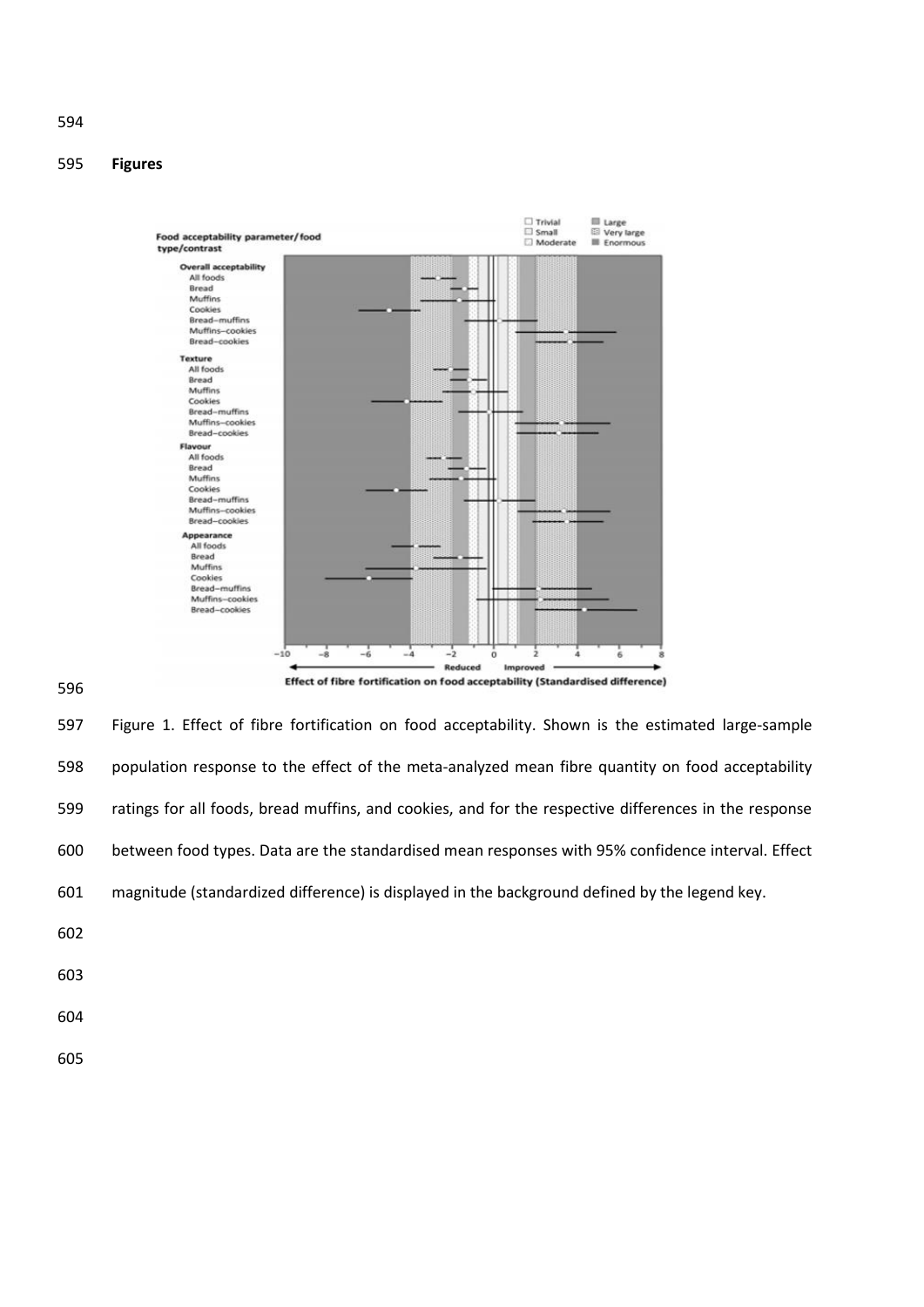



 Figure 2. Effect of graded addition of fibre fortification on food acceptability, relative to the meta analytical baseline non-fortified control food. Shown are the estimated population response to added fibre quantity on food acceptability ratings for all foods, bread, muffins, and cookies. Point data are the standardised change in acceptability parameter with 95% confidence interval.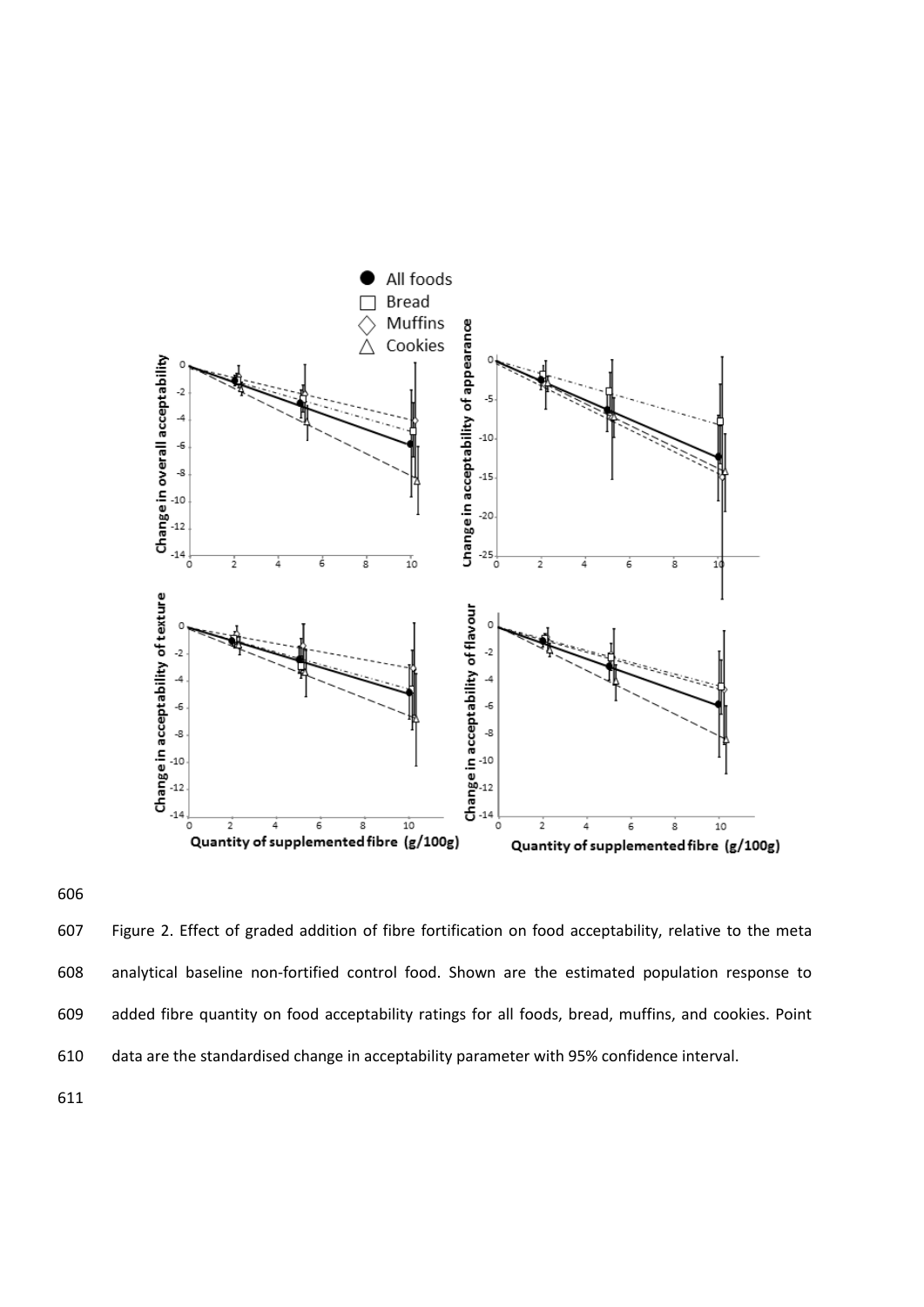



614 Figure 3. Magnitude and direction of change in food acceptability depending upon the baseline value 615 for acceptability. Shown are the estimated population response to the addition of 5g per 100g of 616 fibre on food acceptability ratings for all foods, bread, muffins, and cookies. Point data are the 617 standardised change in acceptability parameter with 95% confidence interval.

- 618
- 619

|           | Table 1. Food, fortified fibre, and sample characteristics of the studies included within the meta- |  |  |  |  |  |  |
|-----------|-----------------------------------------------------------------------------------------------------|--|--|--|--|--|--|
| analysis. |                                                                                                     |  |  |  |  |  |  |

| <b>Author</b>      | Year | Food         | <b>Fibre type</b>                                         | n<br>(fraction maleness<br>where reported ) | Panel <sup>a</sup>                     |
|--------------------|------|--------------|-----------------------------------------------------------|---------------------------------------------|----------------------------------------|
| Urooj et al.       | 1998 | Bread        | Pearled barley<br>Whole barley                            | 15 (0.47)                                   | People with diabetes (UT)              |
| Masoodi & Chauhan  | 1998 | <b>Bread</b> | Apple pomace                                              | 10                                          | Laboratory panel of judges<br>(T)      |
| Abdul-Hamid & Luan | 2000 | <b>Bread</b> | Defatted rice bran<br>Fibrex (commercial<br>fibre source) | 30                                          | University employee or<br>students (T) |
| Clark & Johnson    | 2002 | <b>Bread</b> | Lupin kernal fibre                                        | 44 (0.34)                                   | University employee or                 |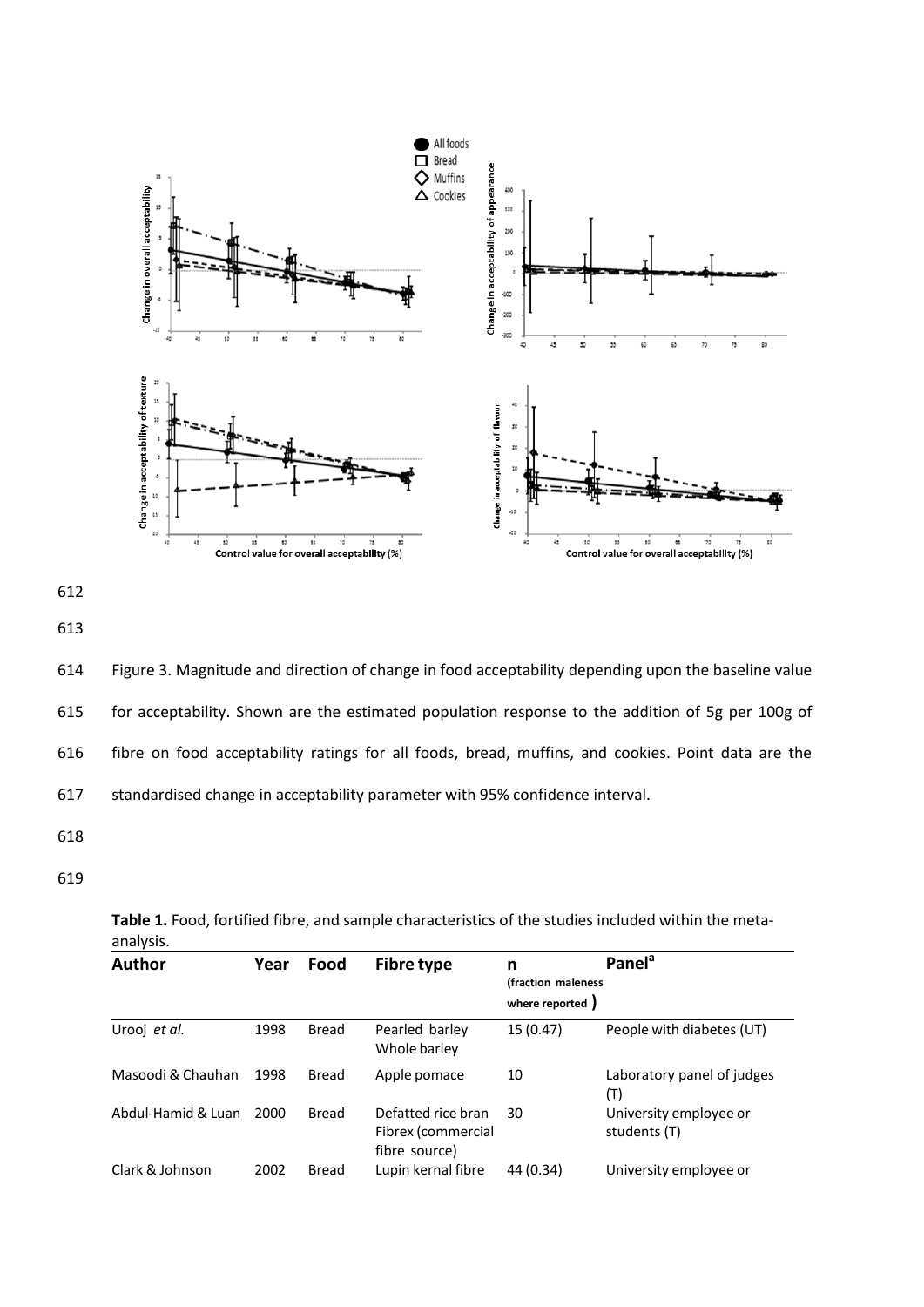|                                             |       | <b>Muffins</b>                 |                                                                         |            | students (UT)                                                                                                                                                                 |
|---------------------------------------------|-------|--------------------------------|-------------------------------------------------------------------------|------------|-------------------------------------------------------------------------------------------------------------------------------------------------------------------------------|
| Mialon et al.                               | 2002  | <b>Bread</b><br><b>Muffins</b> | Wholemeal Enriched 79(0.48), 82<br>fibre, Multigrain                    |            | <b>Bread consumers</b><br>(Malaysians, Australians) (UT)                                                                                                                      |
| Wang et al.                                 | 2002  | <b>Bread</b>                   | Carob fibre, Inulin<br>Pea fibre                                        | 15(0.33)   | Trained panelists (T)                                                                                                                                                         |
| Johnson et al                               | 2003  | Bread                          | Lupin kernel fibre                                                      | 54(0.15)   | University employee or<br>students (UT)                                                                                                                                       |
| Uysal et al.                                | 2007  | Cookies                        | Apple fibre, Lemon 7<br>fibre, Wheat fibre<br>Wheat bran                |            | Untrained panelists (UT)                                                                                                                                                      |
| Baixauli et al.                             | 2008a | <b>Muffins</b>                 | Resistant starch                                                        | 50(0.5)    | <b>Employees of the University</b><br>(UT)                                                                                                                                    |
| Baixauli et al.                             | 2008b | <b>Muffins</b>                 | Resistant starch                                                        | 102 (0.32) | University employee or<br>students (UT)                                                                                                                                       |
| Vieira et al.                               | 2008  | Cookies                        | King palm residue<br>fibre                                              | 100        | Habitual cookie consumer(UT)                                                                                                                                                  |
| Sabanis et al.                              | 2009  | Bread                          | Wheat fibre, Maize<br>fibre, Oat fibre,<br><b>Barley fibre</b>          | 10         | Trained in sensory analysis<br>lexicon and methodology (T)                                                                                                                    |
| Laguna et al.                               | 2011  | Cookies                        | Resistant starch                                                        | 103(0.25)  | Untrained frequent biscuit<br>consumers (UT)                                                                                                                                  |
| Angioloni & Collar                          | 2011  | <b>Bread</b>                   | Carboxymethyl<br>cellulose/locust<br>bean gum and<br>oligosaccharides   | 8(0.5)     | Trained panelists (T)                                                                                                                                                         |
| Aziah, Ho, Shazliana, & 2012<br><b>Bhat</b> |       | <b>Bread</b>                   | Green banana flour 35                                                   |            | Trained panelists from the<br>University (T)                                                                                                                                  |
| Mildner-Szkudlarz et 2012<br>al.            |       | Cookies                        | White grape pomace 10                                                   |            | Trained panelists (T)                                                                                                                                                         |
| Ho, Aziz, & Azahari                         | 2013  | <b>Bread</b>                   | Banana pseudo-<br>steam flour Xanthan<br>gum Carboxymethyl<br>cellulose | 30         | Semi-trained panelists from<br>Department of Food Science<br>and Technology (T)                                                                                               |
| Ng & Rosli                                  | 2013  | Bread                          | Corn silk powder                                                        | 60 (0.33)  | University employee or<br>students (UT)                                                                                                                                       |
| Nyam, Lau, & Tan                            | 2013  | Bread                          | Pumpkin seed and<br>Pumpkin Rind                                        | 15 (0.47)  | Trained panelists (T)                                                                                                                                                         |
| Sharma, Punia, &<br>Khetarpaul              | 2013  | Cookies                        | Barly flour Chickpea 10 (0.0)<br>flour                                  |            | University employee or<br>students semi trained (T)<br>$\frac{1}{3}$ Decembring since by surface Cohenomy for mote evolvoiry Trained nonelists $(T)$ untroined nonelists (UT) |

Description given by authors. Category for meta-analysis: Trained panelists (T), untrained panelists (UT).

620

621

622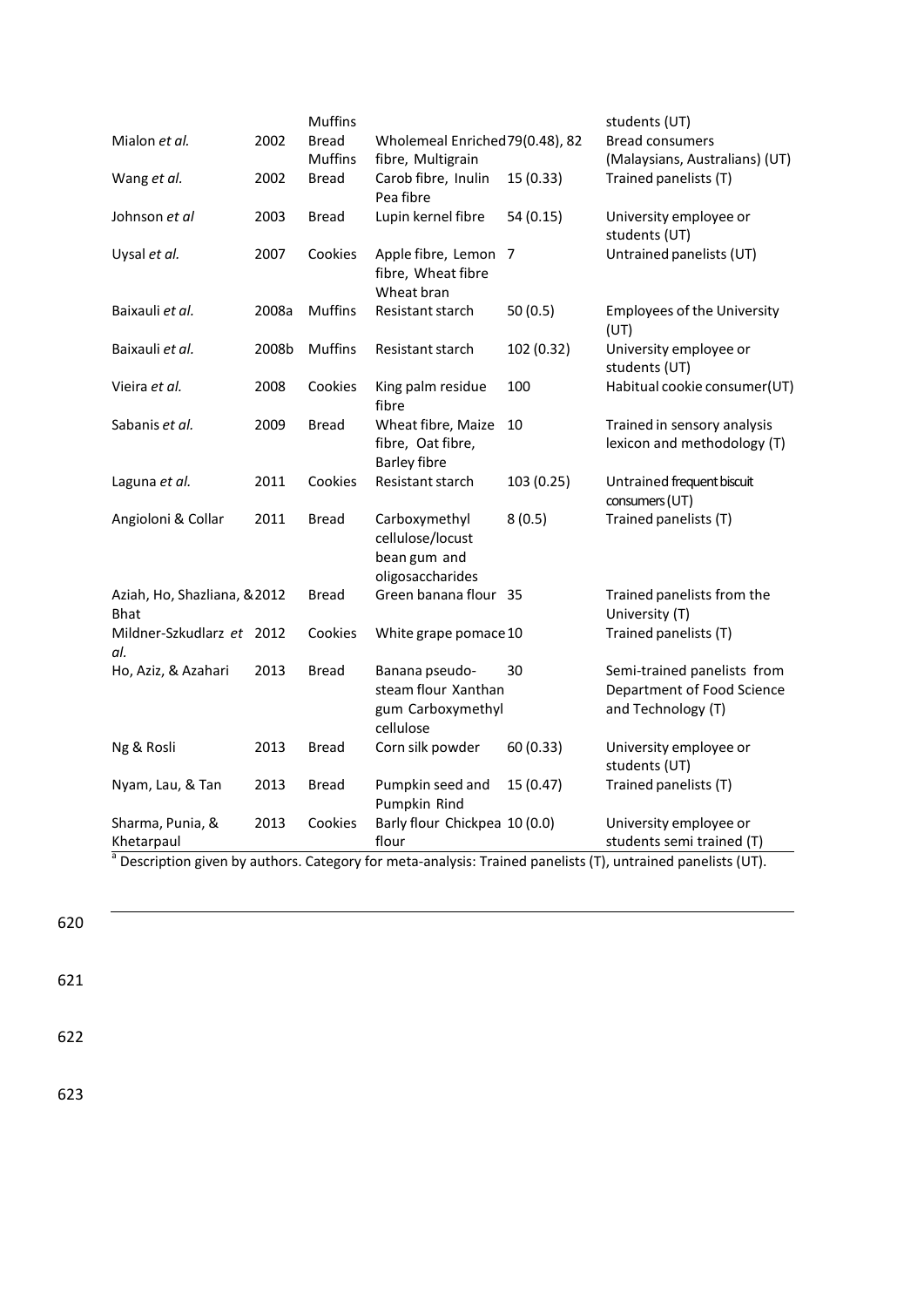| Food           | <b>Control food</b><br>fibre <sup>1</sup> | <b>Control food</b><br><b>Acceptability</b><br>score <sup>2</sup> | <b>Fibre</b><br>fortification <sup>1</sup> | Sensory response to<br>fibre fortification <sup>3</sup> |
|----------------|-------------------------------------------|-------------------------------------------------------------------|--------------------------------------------|---------------------------------------------------------|
|                |                                           |                                                                   | <b>Overall Acceptability</b>               |                                                         |
| All foods      | 2.9(2.0)                                  | 75.3(9.5)                                                         | 4.1(2.7)                                   | $-8.8(15.0)$                                            |
| <b>Bread</b>   | 2.4(0.7)                                  | 72.1(7.4)                                                         | 3.5(1.7)                                   | $-4.3(12.0)$                                            |
| <b>Muffins</b> | 4.5(1.9)                                  | 66.8 (10.9)                                                       | 3.4(2.0)                                   | $-2.6(4.6)$                                             |
| Cookies        | 3.3(3.0)                                  | 84.1 (4.9)                                                        | 5.4(3.8)                                   | $-19.0(17.5)$                                           |
|                |                                           |                                                                   | <b>Texture Acceptability</b>               |                                                         |
| All foods      | 3.0(2.5)                                  | 74.1 (7.8)                                                        | 4.3(3.1)                                   | $-6.7(15.5)$                                            |
| <b>Bread</b>   | 2.2(0.5)                                  | 71.6(7.4)                                                         | 3.1(1.7)                                   | $-1.8(11.6)$                                            |
| <b>Muffins</b> | 5.5(2.0)                                  | 68.3(7.7)                                                         | 4.5(1.7)                                   | 3.9(9.6)                                                |
| Cookies        | 3.4(3.6)                                  | 79.6 (4.9)                                                        | 6.0(4.2)                                   | $-17.2(16.6)$                                           |
|                |                                           |                                                                   | <b>Flavour Acceptability</b>               |                                                         |
| All foods      | 3.1(2.3)                                  | 74.5 (7.2)                                                        | 4.2(3.0)                                   | $-9.0(16.1)$                                            |
|                |                                           |                                                                   |                                            |                                                         |
| <b>Bread</b>   | 2.5(0.7)                                  | 70.6(7.3)                                                         | 3.2(1.7)                                   | $-4.2(9.4)$                                             |
| <b>Muffins</b> | 5.5(2.0)                                  | 74.2(3.1)                                                         | 4.5(1.7)                                   | $-1.5(6.4)$                                             |
| Cookies        | 3.4(3.6)                                  | 81.9(4.1)                                                         | 6.0(4.2)                                   | $-20.4(21.8)$                                           |
|                |                                           |                                                                   | <b>Appearance Acceptability</b>            |                                                         |
| All foods      | 2.7(1.8)                                  | 77.4 (12.3)                                                       | 4.4(3.1)                                   | $-13.0(22.7)$                                           |
| <b>Bread</b>   | 2.4(0.7)                                  | 79.8 (14.7)                                                       | 3.4(1.7)                                   | $-7.3(20.7)$                                            |
| <b>Muffins</b> | 5.5(2.0)                                  | 80.7(0.6)                                                         | 4.5(1.7)                                   | $-9.5(10.0)$                                            |
| Cookies        | 2.2(2.3)                                  | 83.1(5.0)                                                         | 6.2(4.6)                                   | $-25.4(25.8)$                                           |

**Table 2**. Meta-analysed mean (standard deviation) baseline control fiber data for control food items and the effect of fibre fortification on mean sensory acceptability response.

 $\mathrm{^{1}g/100g}$  of fibre.

 $^{2}$ Baseline control sensory response expressed as percent on the normalized 0-100 scale.  $3$ Change in acceptability scale in response to meta-mean fibre fortification on the normalized 0-100 scale.



625

626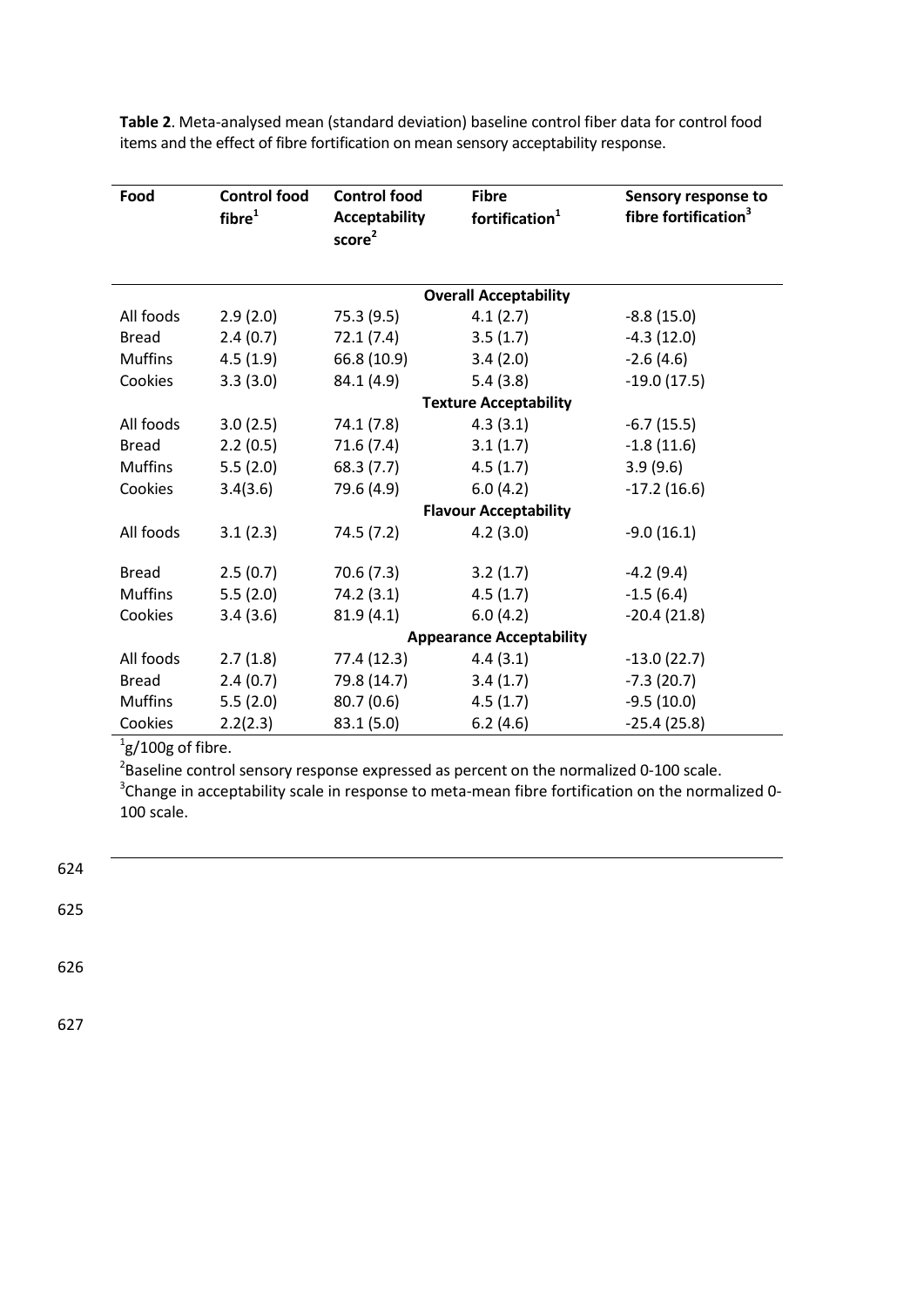| Study                 | Date | <b>Total Dietary</b><br><b>Fibre Dose</b><br>g/100g<br>C=control                                                                   | <b>Type of</b><br><b>Acceptability Scale</b>                                                                                                                                                               | <b>Texture</b>                                   | Flavour<br>acceptability acceptability           | Appearance<br>acceptability                    | <b>Overall Acceptability</b>                                                                                                  |
|-----------------------|------|------------------------------------------------------------------------------------------------------------------------------------|------------------------------------------------------------------------------------------------------------------------------------------------------------------------------------------------------------|--------------------------------------------------|--------------------------------------------------|------------------------------------------------|-------------------------------------------------------------------------------------------------------------------------------|
| Urooj A et al         | 1998 | 3.3C<br>6.7<br>8.5                                                                                                                 | 6 point categorical<br>scale (1= very<br>unpleasant to 6=<br>very pleasant)                                                                                                                                | $\ddot{\phantom{a}}$                             |                                                  | $\ddot{\phantom{0}}$                           | 5.1<br>4.1<br>3.4                                                                                                             |
| Masoodi &<br>Chauhan  | 1998 | 1.9C<br>2.39<br>3.69<br>4.32<br>7.07                                                                                               | Grading score<br>Acceptability rating<br>based on score card<br>(5 grades= poor,<br>fair, satisfactory,<br>good, excellent)                                                                                | 17.6 (out of 20)<br>16.8<br>14.4<br>13.1<br>10.5 | 19.8 (out of 25)<br>15.5<br>17.3<br>15.7<br>13.5 | 21.8 (out of 25)<br>18.4<br>15.1<br>11.7<br>11 | 86.1 (out of 100)<br>79.6<br>68.3<br>58<br>50.8                                                                               |
| Abdul-Hamid &<br>Luan | 2000 | 1.61C<br>4.67<br>8.24<br>4.32<br>8.17                                                                                              | 9 point hedonic<br>categorical scale<br>$(1=$ dislike<br>extremely to 9=like<br>extremely)                                                                                                                 | 6.73<br>6.4<br>6<br>6.27<br>5.9                  | 6.8<br>6.0<br>5.0<br>6.03<br>5.13                | 7.47<br>6.4<br>5.2<br>6.47<br>4.9              | 7.2<br>6.3<br>5.3<br>6.3<br>4.8                                                                                               |
| Clark & Johnson       | 2002 | $2.8 C$ (bread)<br>6.5<br>$1.4 C$ (muffin)<br>5.4                                                                                  | 15 cm, 7-point<br>structured graphic<br>hedonic scale (left<br>anchor=dislike<br>extremely, right<br>anchor =like<br>extremely)                                                                            | 11.11<br>11.33<br>11.81<br>10.83                 | 11.43<br>11.11<br>11.79<br>10.6                  | 11.95<br>11.03<br>11.99<br>12.08               | 11.5<br>11.5<br>12.2<br>10.9                                                                                                  |
| Mialon et al.         | 2002 | $1.9 C$ (bread)<br>6.5<br>5.7<br>$3.1 C$ (muffin)<br>4.5<br>4.9<br>$1.9 C$ (bread)<br>6.5<br>5.7<br>$3.1 C$ (muffin)<br>4.5<br>4.9 | 15cm unstructured<br>hedonic line scale<br>(scale anchors=<br>dislike extremely to<br>like extremely)                                                                                                      |                                                  |                                                  |                                                | 6.3 (Malaysian consumers)<br>5.6<br>5.8<br>4.4<br>4.1<br>4.1<br>7.2 (Australian consumers)<br>5.6<br>6.7<br>5.7<br>5.3<br>5.5 |
| Wang et al.           | 2002 | 3 C<br>5.1<br>5.1<br>5.4                                                                                                           | 9 point hedonic<br>categorical scale<br>$(1=$ dislike<br>extremely to 9=like<br>extremely)                                                                                                                 | $6.2$<br>6.3<br>5.2<br>5.9                       | 7.1<br>5.7<br>6.7<br>6.4                         |                                                | 6.8<br>6.1<br>6.3<br>6.1                                                                                                      |
| Johnson et al.        | 2003 | 3.5 C<br>6.6<br>8.3                                                                                                                | 15 cm descriptive<br>anchored line scale<br>(Anchors for<br>appearance, flavour<br>and texture= dislike<br>extremely to like<br>extremely. Anchor<br>for overall<br>acceptability =<br>highly unacceptable | 10.16<br>9.96<br>9.75                            | 9.01<br>8.94<br>8.27                             | 10.87<br>9.9<br>8.69                           | 10.28<br>9.66<br>9.29                                                                                                         |

**Supplementary Table**. Compiled study fibre dose and acceptability data.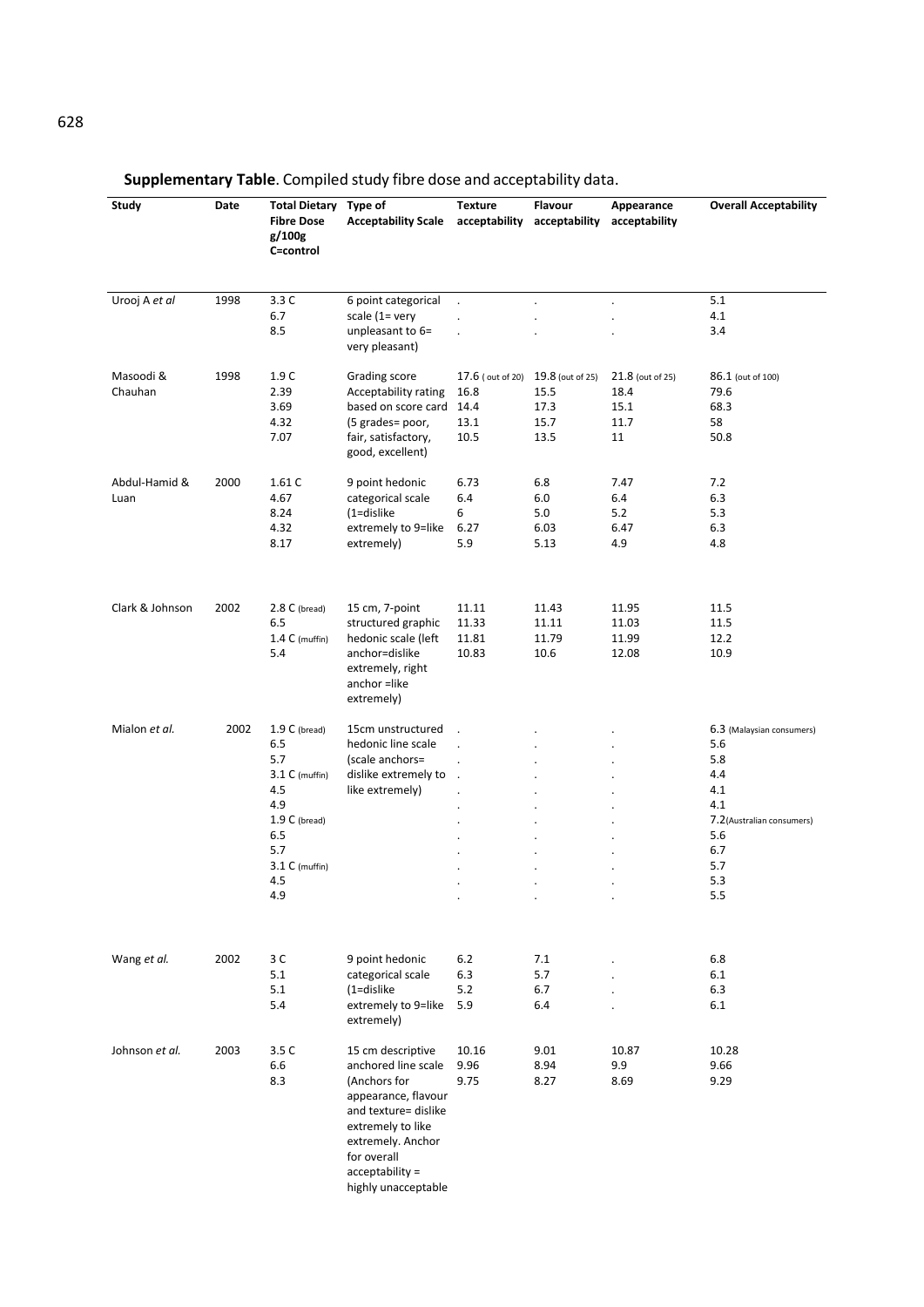#### to highly acceptable

| Uysal et al.      | 2007  | 1.14 C<br>3.04<br>3.97<br>4.78<br>7.12<br>8.61<br>12.92<br>8.44<br>11.71<br>17.69<br>1.75<br>1.76<br>2.39 | 5 point hedonic<br>categorical scale<br>$(1=$ dislike<br>extremely,<br>3=acceptable,<br>5=like extremely)                                                                                 | 3.9<br>3.6<br>3.4<br>2.7<br>1.8<br>1.3<br>1.1<br>3.1<br>2.8<br>2.4<br>3.8<br>3.6<br>3.3      | 4<br>2.9<br>2.5<br>$\overline{2}$<br>$\overline{2}$<br>1.4<br>$1.1\,$<br>2.5<br>2.3<br>2.2<br>3.7<br>3.7<br>3.5 | 4.3<br>2.3<br>2.1<br>1.9<br>2.3<br>1.9<br>1.5<br>2.5<br>1.9<br>1.5<br>3.7<br>3.5<br>3.3 | 4.3<br>3.4<br>2.9<br>2.2<br>2.1<br>1.5<br>$1.1\,$<br>2.8<br>2.5<br>2.2<br>3.9<br>3.8<br>3.5 |
|-------------------|-------|-----------------------------------------------------------------------------------------------------------|-------------------------------------------------------------------------------------------------------------------------------------------------------------------------------------------|----------------------------------------------------------------------------------------------|-----------------------------------------------------------------------------------------------------------------|-----------------------------------------------------------------------------------------|---------------------------------------------------------------------------------------------|
| Baixauli et al.   | 2008a | 6.3 C<br>9.09<br>10.81<br>11.77<br>13.64                                                                  | 9 point hedonic<br>categorical scale<br>$(1=$ dislike<br>extremely to 9=like<br>extremely)                                                                                                | 5.7<br>6.4<br>6.8<br>6.6<br>6.6                                                              | 6.5<br>6.9<br>6.8<br>6.6<br>6.6                                                                                 | 7.3<br>7.8<br>6<br>5.9<br>5.6                                                           | 6.4<br>6.6<br>6.6<br>6.6<br>6.4                                                             |
| Baixauli et al.   | 2008b | 6.3 C<br>9.4                                                                                              | 9 point hedonic<br>categorical scale<br>$(1=$ dislike<br>extremely to 9=like<br>extremely)                                                                                                | $\overline{7}$<br>6.1                                                                        | 7<br>6                                                                                                          | 7.2<br>5.9                                                                              | 7<br>6                                                                                      |
| Vieira et al.     | 2008  | 2.6C<br>3.7<br>4.7<br>5.73<br>6.75                                                                        | 9 point hedonic<br>categorical scale<br>$(1=$ dislike<br>extremely to 9=like<br>extremely)                                                                                                |                                                                                              |                                                                                                                 |                                                                                         | 7.98<br>7.5<br>7.49<br>7.35<br>7.33                                                         |
| Sabanis et al.    | 2009  | 2.1C<br>3.5<br>5.2<br>7.1<br>3.5<br>5.2<br>7.1<br>3.5<br>5.2<br>7.1<br>3.5<br>5.2<br>7.1                  | 9 point hedonic<br>categorical scale<br>$(1=$ dislike<br>extremely to 9=like<br>Extremely)                                                                                                | 6<br>6.2<br>5.5<br>5.3<br>7.5<br>7.1<br>$\overline{7}$<br>7.5<br>7.5<br>6.5<br>6<br>6.5<br>6 | 6<br>5.8<br>5.5<br>5.2<br>7.2<br>7.5<br>6.5<br>6<br>6<br>5.5<br>6.5<br>6<br>5.5                                 | 6.5<br>6.8<br>6<br>5.5<br>8<br>7.5<br>7.2<br>6.5<br>6.3<br>6<br>6.5<br>6.2<br>6         | 5.8<br>6<br>5.8<br>5.5<br>7.5<br>6.5<br>6.7<br>6.7<br>6.5<br>6<br>6.2<br>6<br>5.5           |
| Laguna et al.     | 2011  | 4.03C<br>9.01<br>11.44<br>15.11                                                                           | 9 point hedonic<br>categorical scale<br>$(1=$ dislike<br>extremely to 9=like<br>Extremely)                                                                                                | 6.6<br>6.5<br>6<br>5                                                                         | 6.6<br>6.6<br>6.6<br>5.1                                                                                        | 6.6<br>6.5<br>5.9<br>5                                                                  | 6.6<br>6.5<br>6.4<br>5                                                                      |
| Angiloni & Collar | 2011  | 1.9C<br>7.3<br>7.8<br>8<br>8.3                                                                            | Overall<br>acceptability<br>assessed based on<br>defined attributes<br>assessment<br>grouped for visual,<br>textural and<br>organoleptic<br>categories<br>(lowest=1 to<br>highest $=10$ ) | $\overline{a}$                                                                               |                                                                                                                 |                                                                                         | 6<br>7.4<br>7.4<br>6.5<br>5                                                                 |
| Aziah et al.      | 2012  | 2.24C<br>5.65                                                                                             | 9 point hedonic<br>categorical scale                                                                                                                                                      |                                                                                              | 6<br>6.4                                                                                                        | 2.1<br>6.8                                                                              | 6.3<br>6.5                                                                                  |